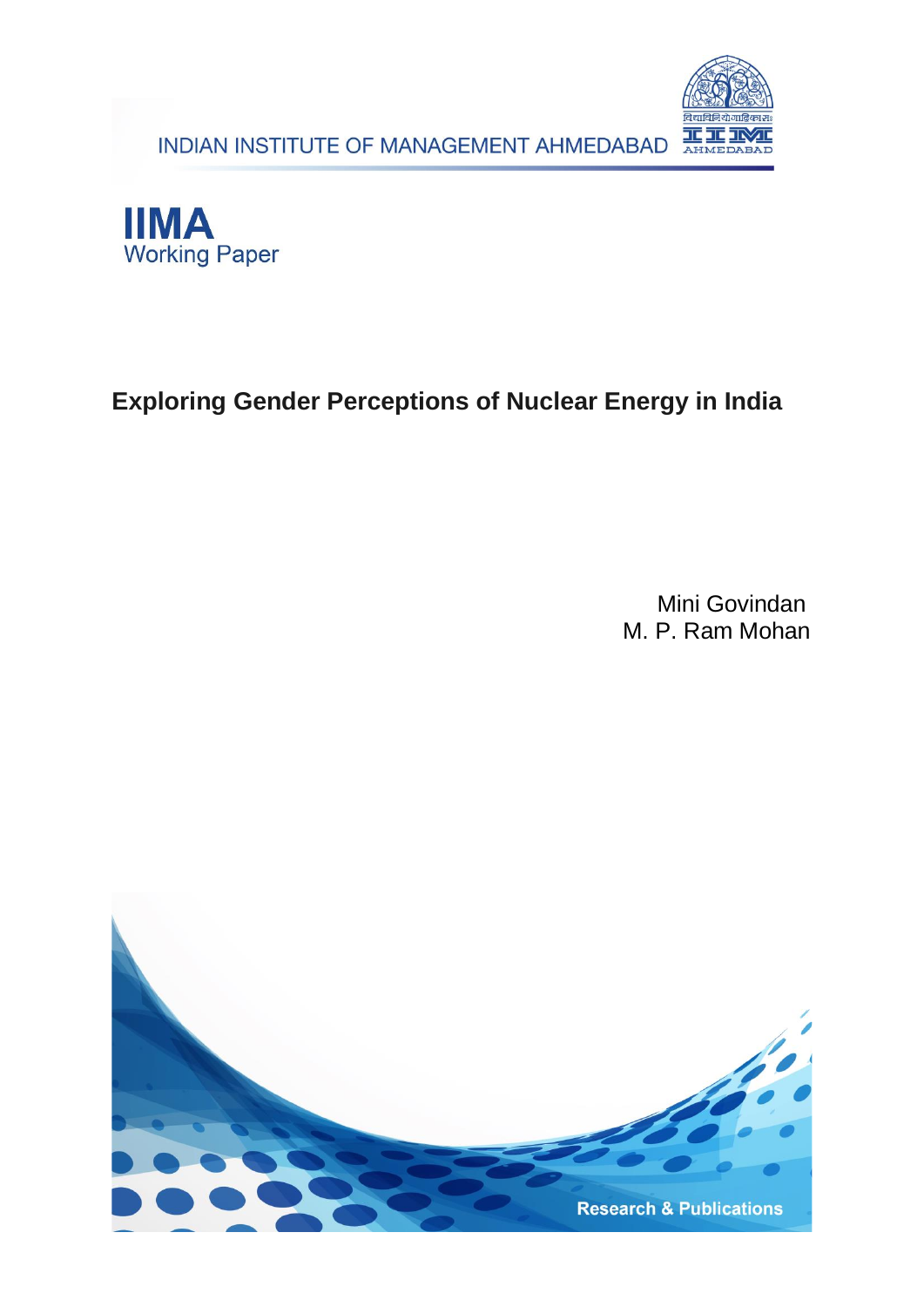# **Exploring Gender Perceptions of Nuclear Energy in India**

Mini Govindan M. P. Ram Mohan

 **November 2021**

The main objective of the working paper series of the IIMA is to help faculty members, research staff and doctoral students to speedily share their research findings with professional colleagues and test their research findings at the pre-publication stage. IIMA is committed to maintain academic freedom. The opinion(s), view(s) and conclusion(s) expressed in the working paper are those of the authors and not that of IIMA.

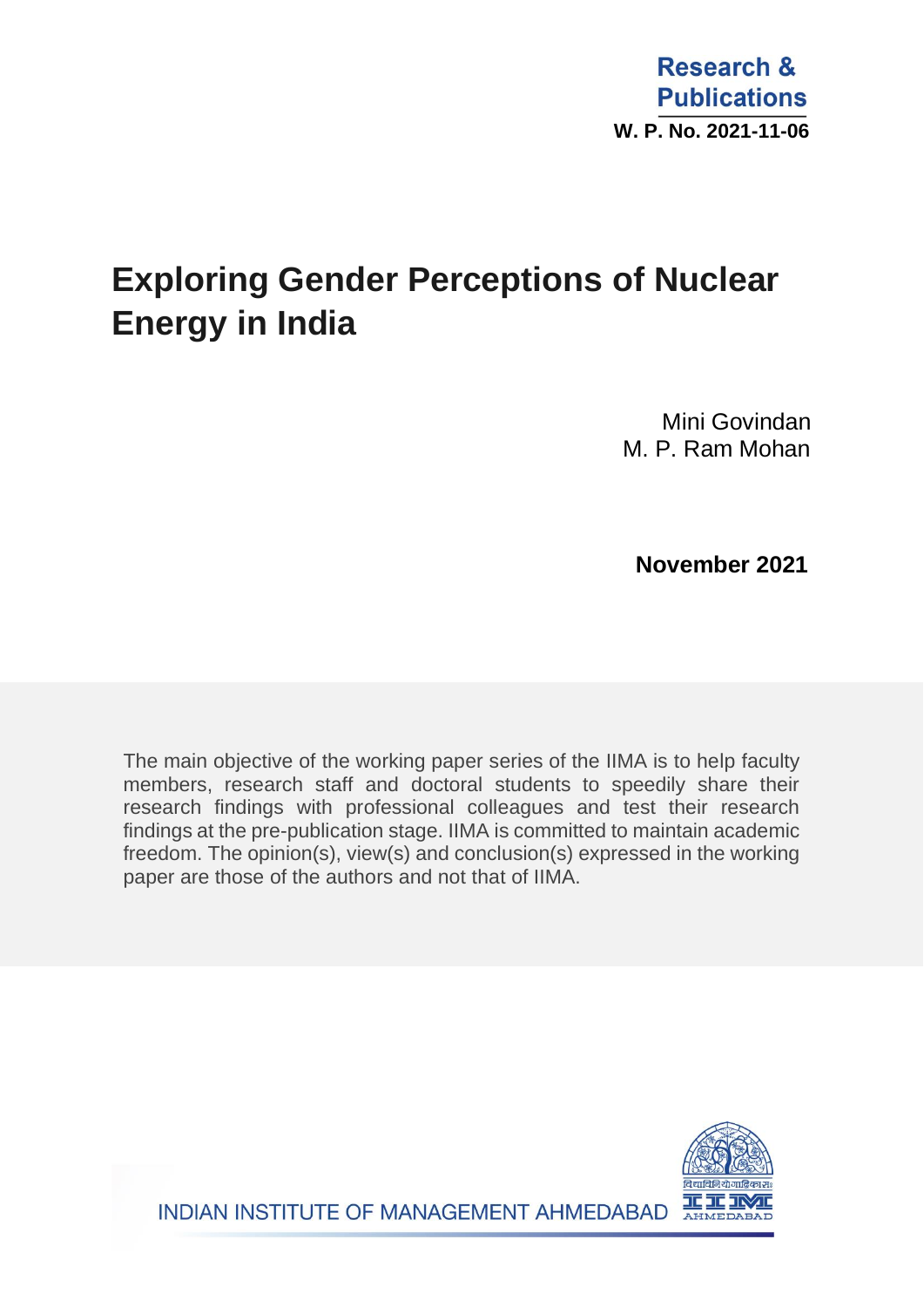### **Exploring Gender Perceptions of Nuclear Energy in India**

Mini Govindan\* and M P Ram Mohan

#### **Abstract**

\_\_\_\_\_\_\_\_\_\_\_\_\_\_\_\_

There are numerous studies that have examined the role of gender on differential perceptions on various aspects of energy, including those related to nuclear plants. Yet, few studies have explored the role of changing perceptions and the interaction of conditional factors in shaping the gendered effects, especially from a developing country. This enquiry is critical for the administrative state to understand targeted policy prescriptions. This paper examines the differences in perceptions and related reactions of both men and women living in the vicinity of Kakrapar Atomic Power Station in the Indian state of Gujarat. Although women's disproportionate sensitivity to and lower tolerance of risks is embedded in the broad cultural milieu, the presence of the nuclear plant in their vicinity was not perceived as a larger risk than the possible flooding from the nearby dam or losing livelihood opportunities due to dwindling returns from agriculture. This study challenges the gendered binary thinking in nuclear energy domain in terms of engagement and administration of nuclear energy projects.

**Keywords:** nuclear energy, gender perceptions, risk assessment, Kakrapar Atomic Power Station, livelihood

<sup>\*</sup>Fellow, The Energy and Resources Institute (TERI), New Delhi

Associate Professor, Indian Institute of Management Ahmedabad, Gujarat

This work was part of the IIMA Small Grants Project "*Identifying a Robust Public Engagement Model for India – with focus on the nuclear energy sector*". The authors acknowledge the support of Kriti Jha and Benjamin Konnert in the execution of the project, and thankful to R B Grover, Els Reynaers Kini, M V Shiju, Deepa Sankar and Rashmi Murali for comments. Opinion and errors are authors' alone. The project was conceived and completed during September 2017- 2018, and this paper was completed by October 2019.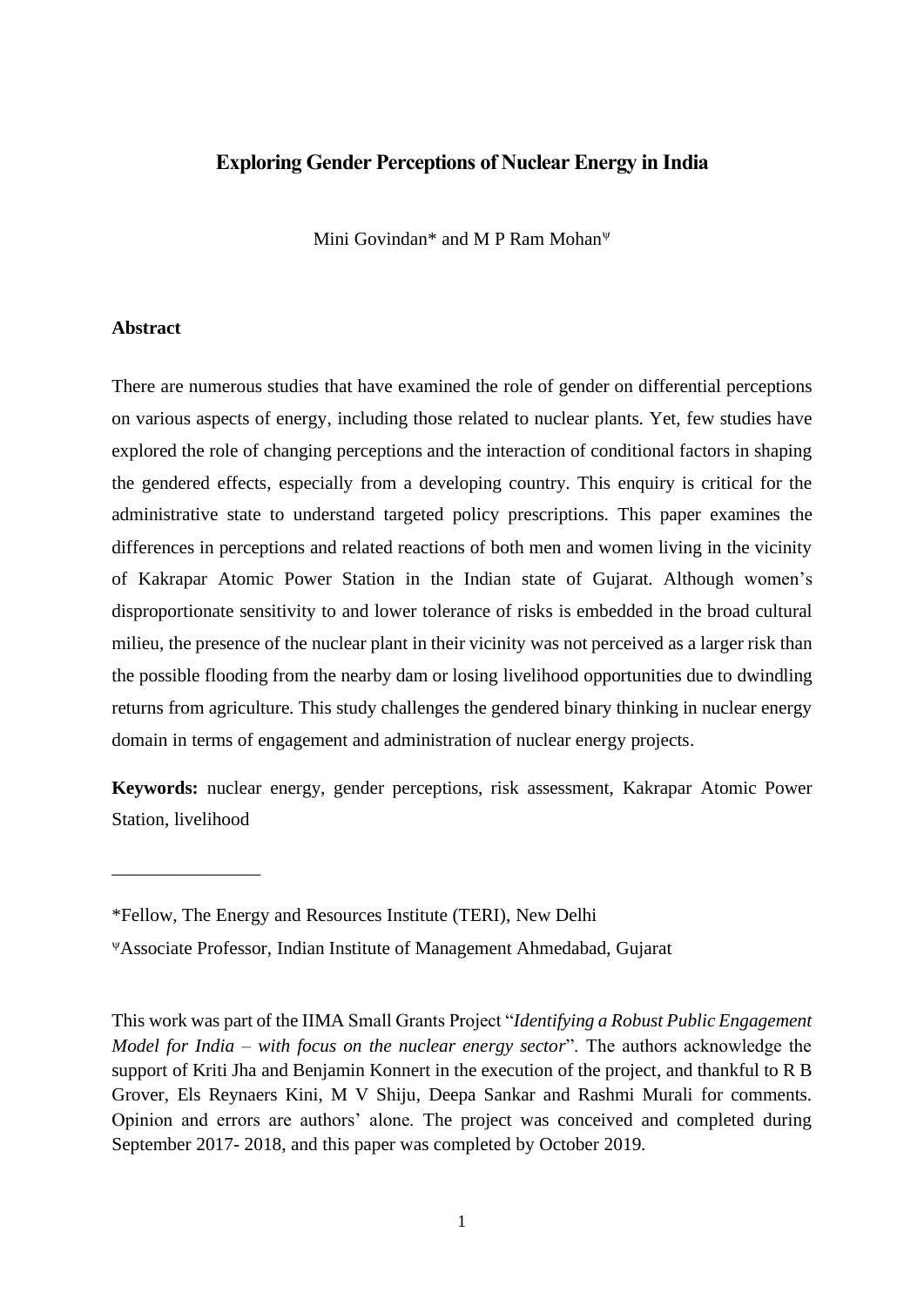#### **INTRODUCTION**

Securing sustainable and environmentally benign energy supply has assumed high importance in recent years. This is largely due to economic development that sustained through the use of fossil fuels, now impacting the earth's climate in adverse ways. On account of threats posed by traditional polluting fuels, many countries consider using nuclear energy, as it offers reliable base-load power, and have high capacity factor, and hence aids in reducing dependency on fossil fuel (Park, Jung, Kim & Lee, 2016). As a contested energy source, nuclear energy has both proponents and opponents. Proponents argue that nuclear power production results in only low emissions and hence has relatively minor environmental impact (Pioro & Duffey, 2015). Opponents on the other hand, show the potential risks citing three significant nuclear disasters (Fukushima, Japan in 2011; Chernobyl, Ukraine in 1986; and Three Mile Island, US in 1979) which caused significant social and environmental destruction (Rogner, 2013; Roh & Lee, 2017).

In terms of adopting nuclear technology, as early as 1940s India initiated the nuclear programme, currently having twenty-two nuclear reactors in operation, having a total installed capacity of 6,780 MW and pursue extensive medical and non-energy applications as well. Six more reactors are under construction with a combined generation capacity of 4,300 MW. In recent times, however, these green field sites have witnessed public protests (Khan, 2017; Venkat 2017), suggesting new constructions, unlike the older ones, will have to deal with issues of public acceptance. Scholars have identified that the determinants of acceptance are driven by factors such as risk perception, attitudes, trust, and knowledge (Chung & Kim, 2009; Stoutenborough, Sturgess & Vedlitz, 2013).

Even though public support for nuclear power remains lukewarm and is driven by various factors, the influence of gender on the acceptance of a nuclear plant has historically been, and continues to be a key issue, particularly in the light of the perceived disproportionate impacts. The relationship between gender and attitudes towards nuclear plants has since been confirmed by a number of studies (Mobley and Kilbourne, 2013; Keller et al., 2012; Whitfield et al. 2009), which observe that women are more suspicious towards nuclear plants than men. Another wellknown pattern in literature suggests that women are significantly less supportive of nuclear energy than men (Kenar, 2013; Sundstrom & McCright, 2016; Henwood & Pidgeon, 2015)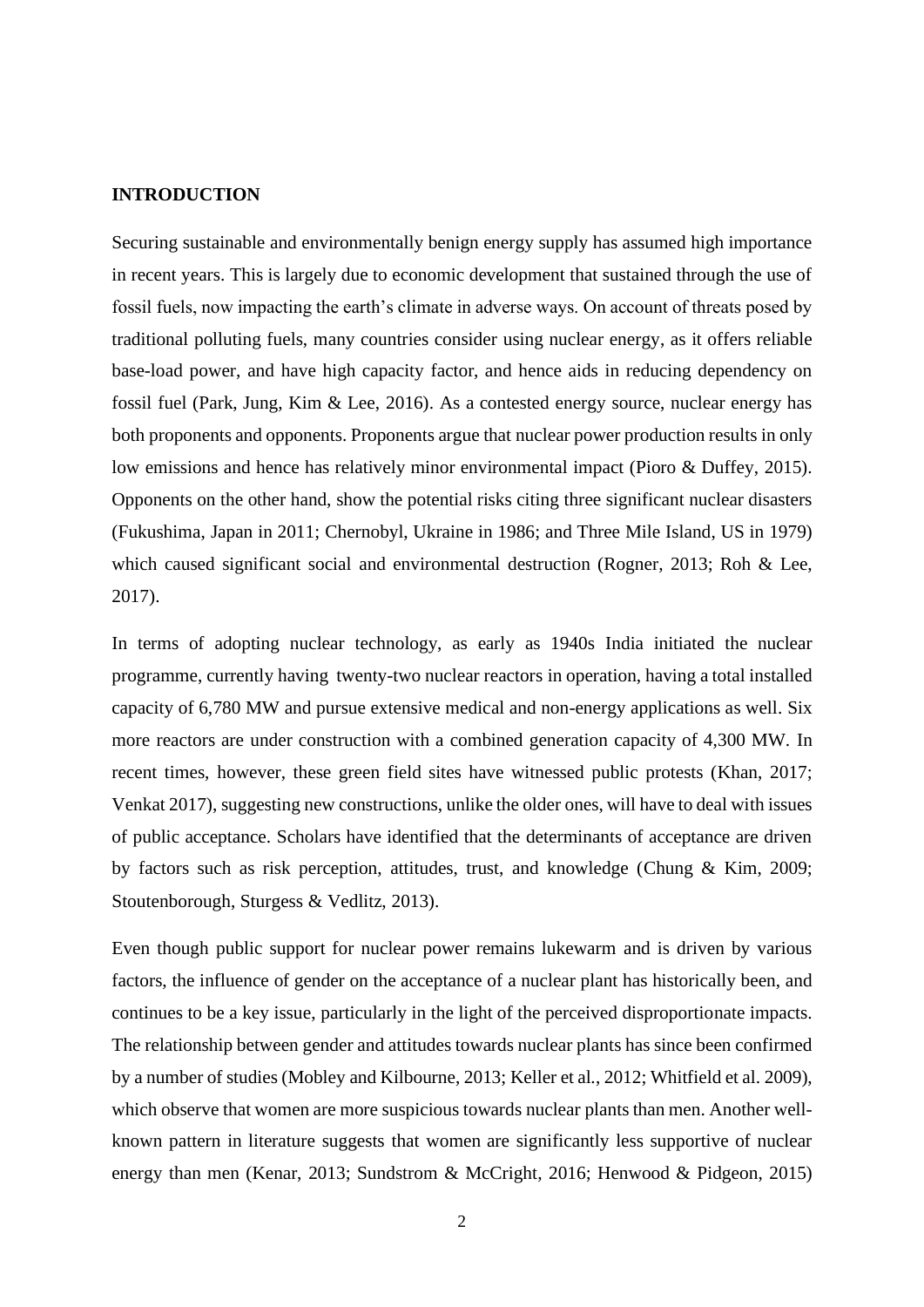and are considered to favour soft energies like renewables (Longstreth et al., 1989). Explanations for this pattern are often linked to ideas about different conditioning of men and women with regard to perceptions about safety, security and risk.

Some studies characterise women as inherently more risk averse (Fothergill, 1996), while others have attributed gender gaps to difference in levels of knowledge between men and women (Jenkins-Smith et al., 1991). Studies have even revealed that knowledge is not a significant marker of concern (Brody & Fleischman, 1993). However, most of the studies have found that differences in risk perceptions have often been traditionally attributed to social conditioning and customary roles – with men as providers and women as caregivers. Since women's social responsibilities are still typically defined in terms of their reproductive roles which primarily concern child bearing and child rearing along with other activities in the domestic sphere, they are more likely than men to acknowledge nuclear risks (Alexievich, 1999; Greenbaum, 1995). In contrast, the perceptions regarding men's social responsibilities as the breadwinners and their increased engagement in the public sphere of business, politics and science are known to put more trust in the authorities and less concerns about risks in general (Satterfield et al., 2004; Palmer, 2003).

While there are an ample number of studies that explore gender differences in risk perceptions in nuclear energy, there has been little attempt to unbundle the changing perceptions and the interaction of conditional factors in shaping the gendered effects especially in the South Asian context. There is no ambiguity about differences in women's perception *vis-à-vis* that of men, which is largely attributed to societal values and responsibilities; however, the social values and norms leading to the engendering of such perceptions are also subjected to changes over time. Further, our literature review brings out a stark difference in terms of origin of all gender and nuclear literature that almost all comes from the developed countries. In recent years, though there are few studies from China, hardly any study exists from other developing countries. This work is an attempt to fill that gap from a major nuclear power country, India. In this background, our study differs from other studies in a major way. In exploring perceptions, opinions and behaviours, we move away from typical survey-based 'Knowledge, Attitude and Practice' research in this field, and focus on a more qualitative narrative within the realm of gender and 'ethics of care' to understand the behaviour, needs, aspirations and responsibilities. Using the case of Kakrapar Atomic Power Station in Gujarat (KAPS), India, we attempt to unravel the narrative of social processes and interactions at the community level that help shape gendered risk evaluations of nuclear energy. KAPS witnessed an incident in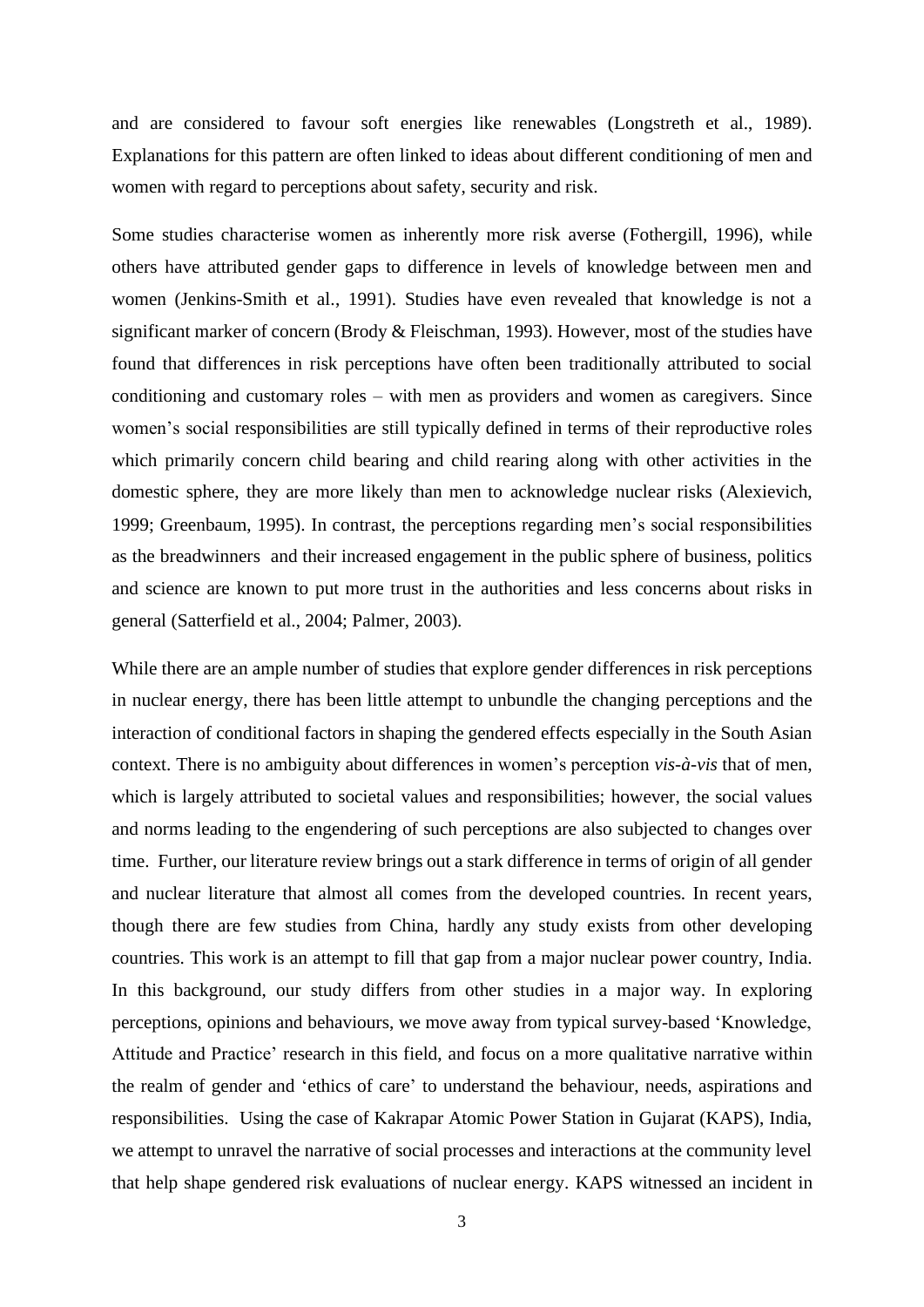2016 and with an additional two reactors under construction, thus providing a fertile ground to conduct a nuanced understanding of the conditions shaping the gendered perceptions. To position our understanding, we adopt Adams (1995) definition of risk which states that 'risk concerns both the probability for and the consequences of the happening of an event' and since have been used extensively (Adams & Thompson, 2002; Sjöberg & Moen 2004). And our study does not pretend to compare nuclear risk to any other form of risks in the given context.

#### **AIM OF THE STUDY**

As reflected in the previous section, there is a clear need for research not only to capture the gender differences in perceptions but also to explore the influence of the contemporary situations and factors in understanding the changing gender dynamics. Hence, we seek to identify not only the gendered risk perceptions but also factors that help in shaping perceptions. In particular, we focus on the extent to which people's opinion of risks and benefits depend on their perceptions of advantages and disadvantages of the nuclear plant and their trust in the information obtained through various sources. In doing so, the study considers the influence of social processes and interactions at the community level which shape perceptions of gender roles and responsibilities. Do men and women assess risk differently? Will women continue to reflect the repeatedly confirmed 'traditionally female' concerns about family health, safety and security or will they begin to show higher levels of risk taking economic concerns that have traditionally been found among men? These are some of the issues on which our qualitative enquiry is nested.

## **THEORETICAL UNDERPINNINGS: UNDERSTANDING GENDER DIFFERENCE IN PERCEPTIONS**

Most of the well-known literature since 1970s suggest a pattern that women are significantly less supportive of nuclear power than men across a range of countries (Ansolabehere & Konisky, 2009; Corner et.al. 2011; Jackle & Bauschke, 2011). This gender divide – where women perceive greater risks than men from nuclear power generation is also robust across a range of attitudes about nuclear power. Scholars have largely attributed the difference in perceptions to the socially and culturally assigned roles and responsibilities of men and women which are deeply embedded in the realm of gender and care ethics.

The ethics of care basically dwell on the principle that men are traditionally socialised to be autonomous and independent, while women are supposed to be passive but loving caretakers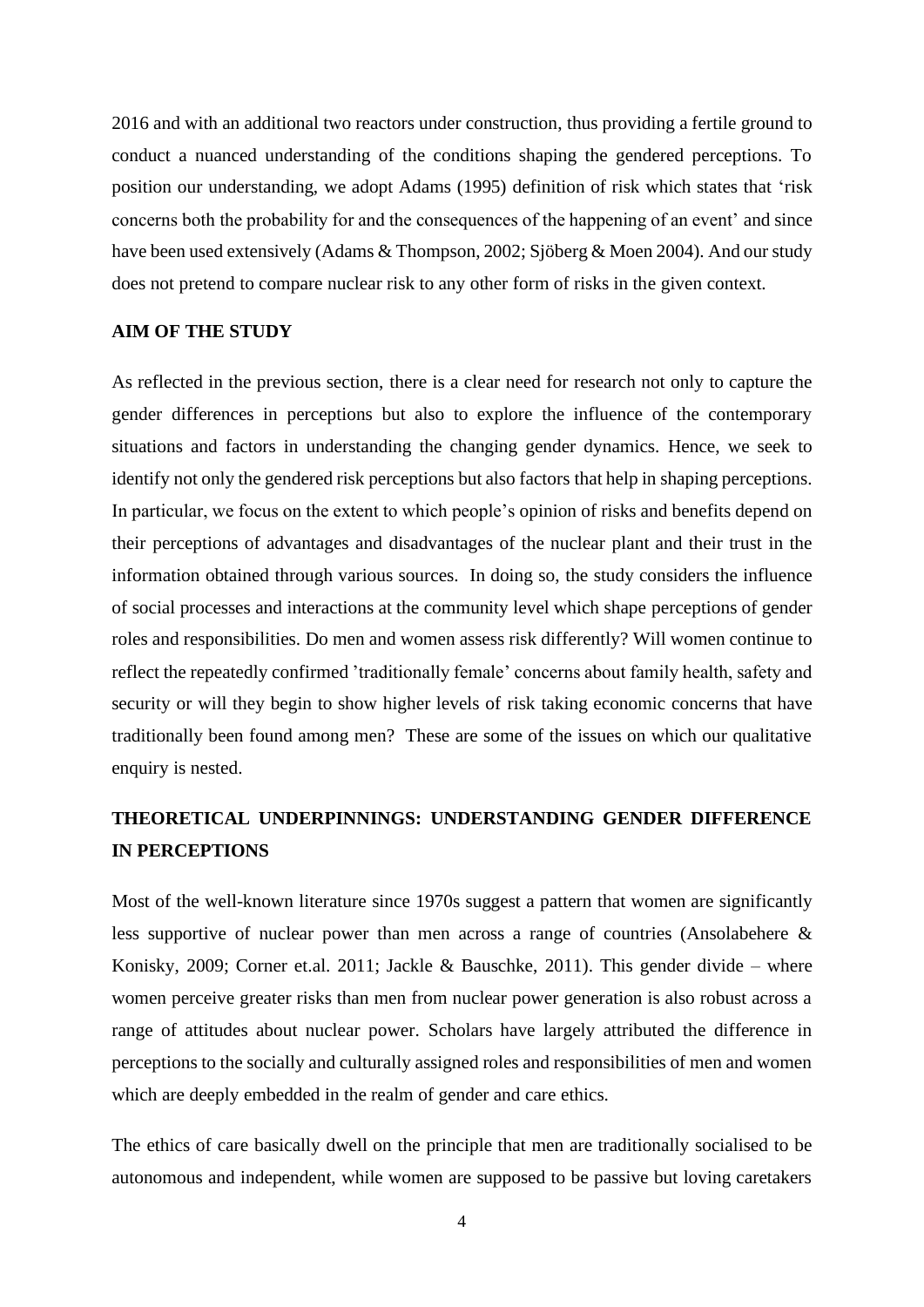for the members of their group. Studies by Gilligan (1977) argue that these differences lead to different sets of values for men and women and that the ethical outlook stems largely from the psychological makeup associated with gender. Her work can be explicitly linked with traditional attempts to explain the risk and gender effect through focussing upon 'women as care givers', or the phenomenon known as 'motherhood mentality' (Pratt, Golding & Hunter, 1988). According to Davidson and Freudenburg (1996), these considerations are commonly expressed as the 'safety concern hypothesis' which is attributed to women's role as nurturers of family and community. On the other hand, men become more concerned with their ability to be 'economic providers'. Ethics of care have been characterised as a phenomenon associated mostly with women by other scholarly studies as well (Lyons, 1983). Research by Noddings (1985) also suggests that innate tendencies of 'natural caring' can have a significant basis in women's experience. This difference in socialisation which places women as flag bearers of care-giving predisposes them to be more concerned about the risks of nuclear power than men. Hence literature is primarily concerned with recording evidence for and against the existence of gender differences in risk perceptions of nuclear facility as is reflected in numerous quantitative empirical studies.

The foundation upon which gender in care ethics should be based is, however, routinely contested for reinforcing rather than questioning gender dualism and constructing gender essentialism. It is often observed that the ethic of care ignores the other virtues of a woman, reinforces traditional gender roles and inhibits a person from becoming autonomous (Keller, 1995; Davion, 1993). As a result of such contested views, what we attempt in our study is to understand and explore what can be arbitrated upon gender difference alone in the wake of contingencies and complexities that govern men and women's life in a changing economy. This will help us to create a more grounded knowledge for theoretical synthesis in approaching the gender-risk relationship in relation to nuclear power.

#### **DATA AND METHOD**

#### **Study Location**

KAPS is located in Surat district in the Western state of Gujarat, India. Gujarat is one of the most industrialised states in India, which arguably experienced an economic "miracle" since the 2000's (Panagariya and Rao, 2015). It is also known for hosting large reserves of natural resources (forestry, minerals, water), and for the long-lasting social and environmental conflicts that arouse from their exploitation (Lobo and Kumar, 2009).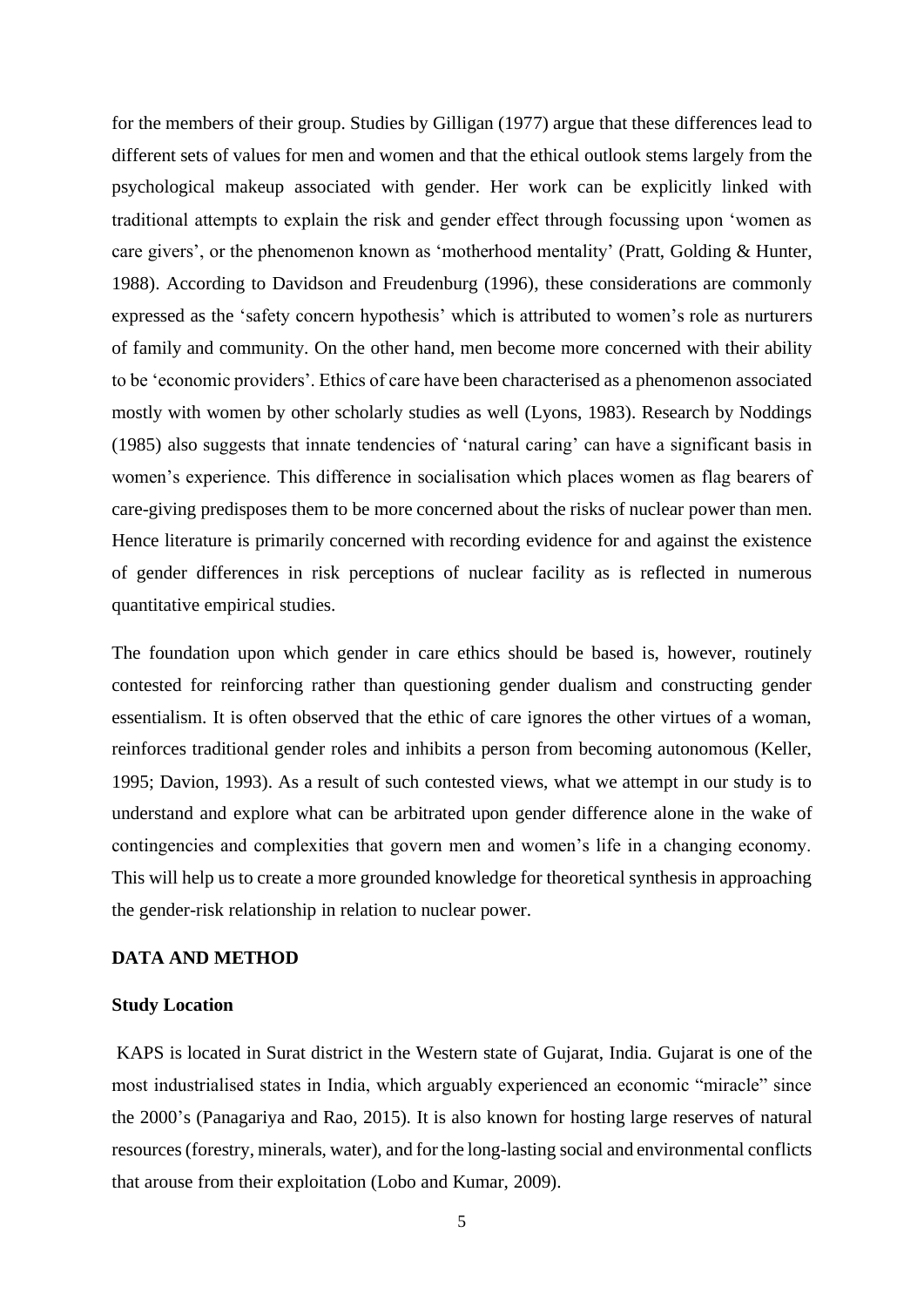In KAPS two old reactors of 220MW each have been in operation since 1993, and two new reactors of 700 MW each are under construction. In 2016, there was The International Nuclear and Radiological Event Scale<sup>1</sup> (INES) Level 1 incident leading to shutting down of two operational reactors which restarted only in September 2018.

In terms of specific location, KAPS is on the southern bank of Kakrapar weir, approximately 4 km from the Kakrapar dam. The Kakrapar weir is approximately 29 km downstream of the Ukai Dam on the river Tapti. The source of cooling water for the two units is the Kakrapar left bank canal, which originates from the Kakrapar weir. Although, the plant is named KAPS, Kakrapar village is situated at a distance of 7.5 km.



**Image 1: Location**

#### **Approach and methodology**

It is often argued that qualitative methods are more appropriate for studies related to gender since it is contextual and they are best suited to capture the lives and experiences of men and women with the aim of understanding the social reality of individuals, groups and cultures in a contemporary society by allowing subjective knowledge (Gordon, 1989; Depner, 1981). This allows the researchers to capture their descriptions in context of the position occupied by women compared to men in different dimensions of everyday life (Maldonado et al., 2013).

In our study, to gather risk perceptions we employed Focus Group Discussions (FGDs) which is considered as valuable tool for collecting rich qualitative data, and have proven to be effective and appropriate in understanding the views of women, in particular as it allows them to speak more openly among their peers (Jayapalan et al., 2018).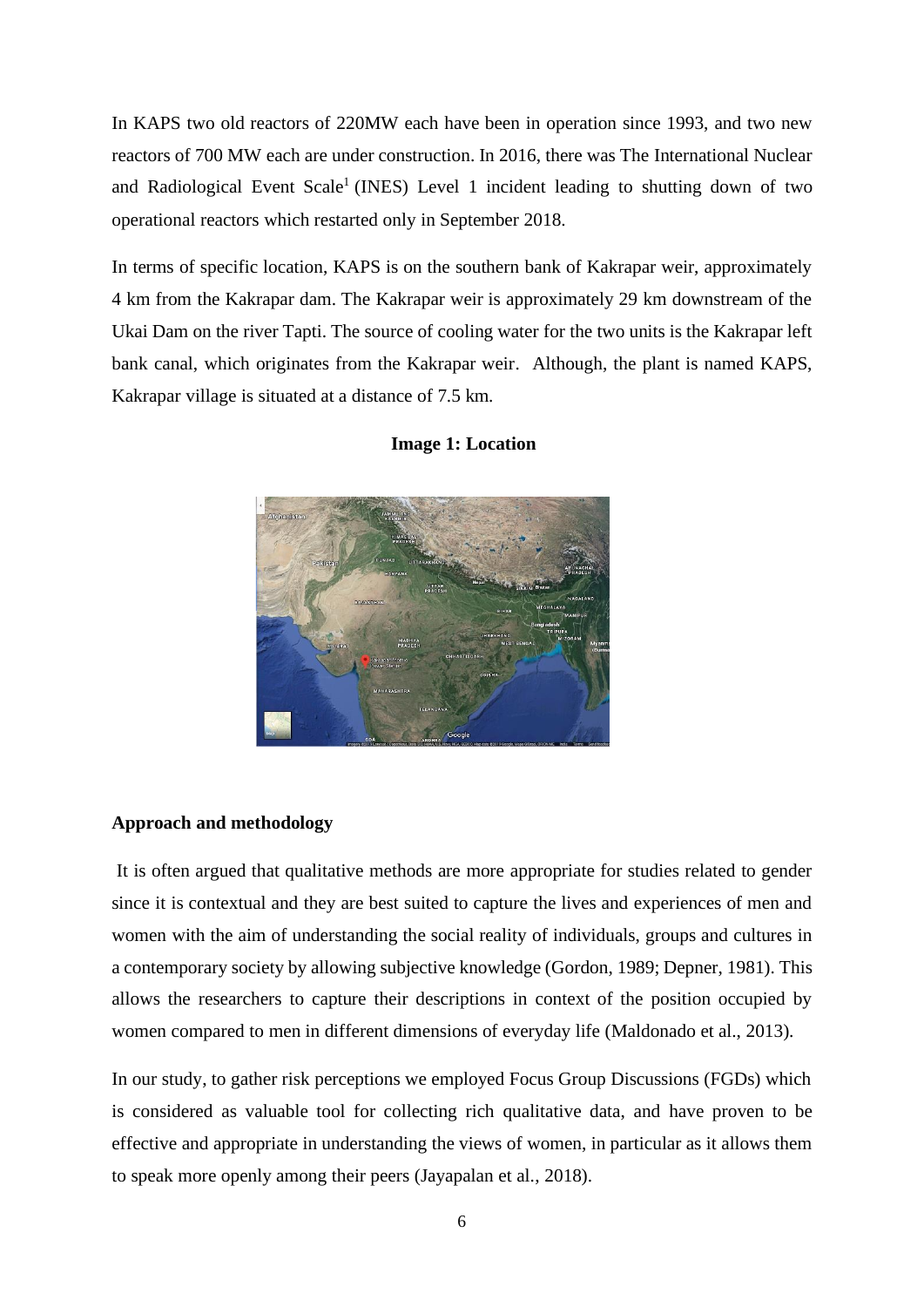Further, this approach gives researchers an opportunity to understand the space better, considering multiple viewpoints. It allows penetrating deep into the daily lives of the respondents, and witnessing the expression, and even sometimes the construction of collective beliefs and discourses about risk (Wynne & Waterton, 2010). This methodology provides the comparative advantage of having an 'inherent social nature' (Cyr, 2016: 252), and hence provide strong material for analysing the social context and cultural values that shape the gender identity in risk perception studies (Morioka, 2015). Hence, FGDs were used as a "selfcontained" method rather than in combination with other methods like surveys that seek quantitative data<sup>2</sup>. Additionally, we also spent some time in each village to cognize with the community and discover any new leads that were relevant to our study.

#### **Study Setting**

The following guidelines (Table 1) were followed while setting up and conducting the FGDs.

| Criteria                         |    | <b>Guidelines followed</b>                                                                                                                                                                                                                                                                                                                                                                                                                                                          |
|----------------------------------|----|-------------------------------------------------------------------------------------------------------------------------------------------------------------------------------------------------------------------------------------------------------------------------------------------------------------------------------------------------------------------------------------------------------------------------------------------------------------------------------------|
| Pilot visit                      |    | Before undertaking actual field work, we piloted an exploratory visit<br>to understand the vicinity surrounding KAPS. . Assistance from<br>local community and village head advice was taken to proceed with<br>the research.<br>The pilot visit helped us to strengthen our research questions and<br>select the study villages. It also aided in formulating a detailed<br>guiding questions/check list for the community.                                                        |
| Identification<br>study villages | of | After the pilot visit, seven villages were selected based on distance.<br>All the villages were within ten km radius of the plant and were<br>selected from emergency zones classified by AERB "which provides"<br>geographical framework for decision making on implementing<br>measures as part of a graded response in the event of an off-site<br>emergency": (Safety of Nuclear Reactors: Preparedness for Nuclear<br>Emergency, http://www.barc.gov.in/pubaware/snr_pne.html) |

**Table 1: Criteria and Guidelines followed**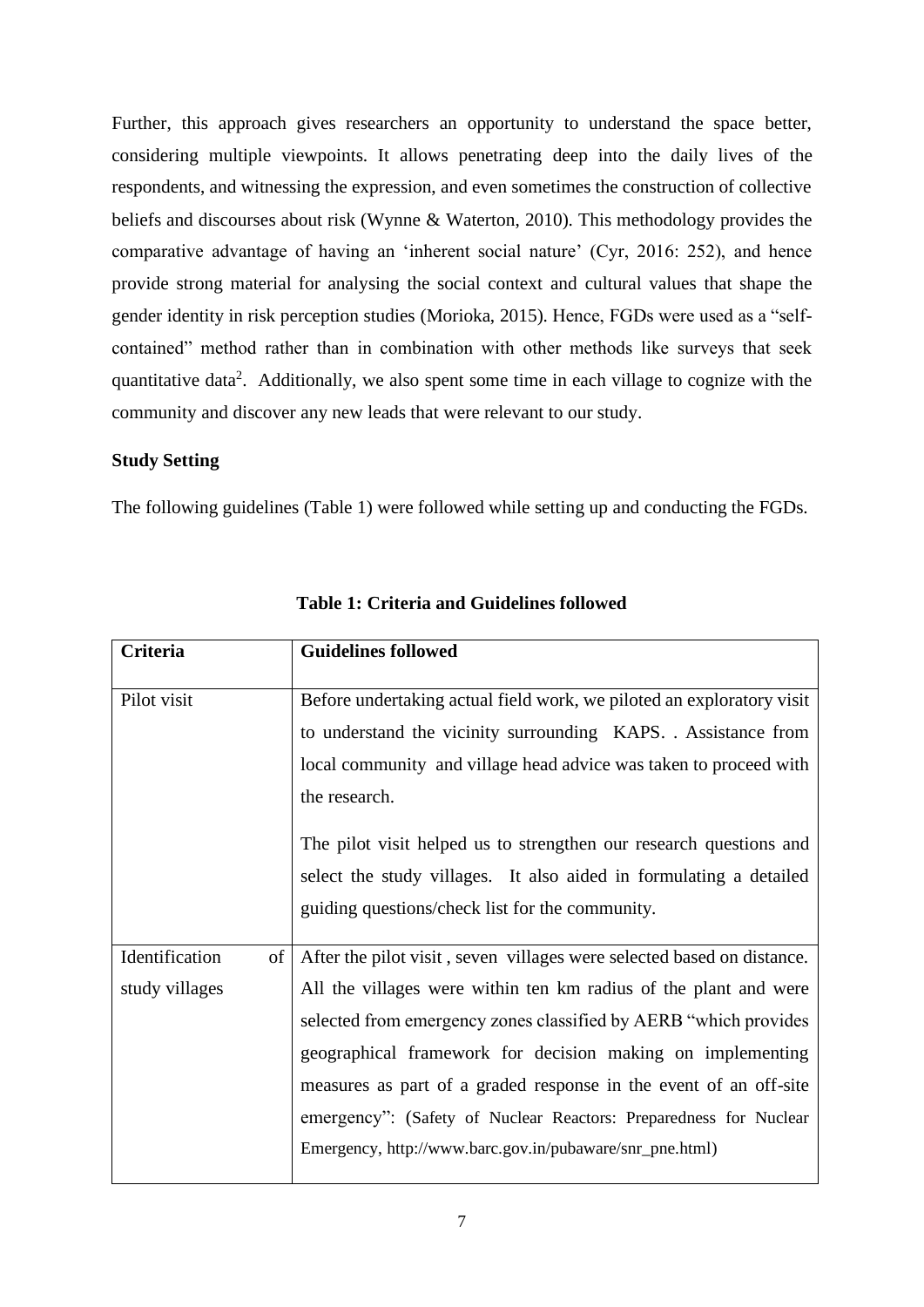| <b>Criteria</b>         | <b>Guidelines followed</b>                                                 |
|-------------------------|----------------------------------------------------------------------------|
|                         | Details of selected villages - Moticher (1.02 km) was the only village     |
|                         | in the exclusion zone; Nanicher (2.02 km), Uchamala (4.21 km),             |
|                         | Rataniya (4.24 km), and Bedkuvadur (4.96 km) were in the sterilized        |
|                         | zone; Jamankuva (6.34km) and Kakrapar (7.25km) were in the                 |
|                         | emergency planning zone. Convenience and approachability also              |
|                         | became the deciding factors in selecting the villages.                     |
| Identification/inviting | Separate FGDs were conducted with one group of men and women               |
| of participants         | from each village amounting to fourteen FGDs in total. The                 |
|                         | segregation was done to understand gender perceptions better and to        |
|                         | avoid influence of perception of one on the other.                         |
|                         | Participants for FGDs in each village were identified with the help of     |
|                         | local leaders/panchayat members and also were chosen from local            |
|                         | prominent places like - milk collection booth, and grocery stores          |
|                         | amongst other places. The snowball effect aided us to gather enough        |
|                         | participants to obtain useful data                                         |
| Group composition       | FGDs in each village were conducted with a mixed group of people           |
|                         | in the age group of twenty to seventy.                                     |
|                         | FGDs (Women) - Comprised of women belonging to various socio-              |
|                         | economic strata. Efforts were made to include marginalised,                |
|                         | employed (including plant), homemakers, members of groups/SHGs             |
|                         | and local leaders. Women from different locality within the village        |
|                         | representing diverse caste groups were considered. The education           |
|                         | level of most of the participants varied from being illiterate till        |
|                         | having completed 10 <sup>th</sup> grade. Only few participants had pursued |
|                         | education till graduation.                                                 |
|                         | FGD (Men) $-$ Comprised of men belonging to various socio-                 |
|                         | economic strata. Efforts were made to include farmers, landless and        |
|                         | marginalised, employed (including plant), panchayat members and            |
|                         | local leaders. Men representing different political affiliations and       |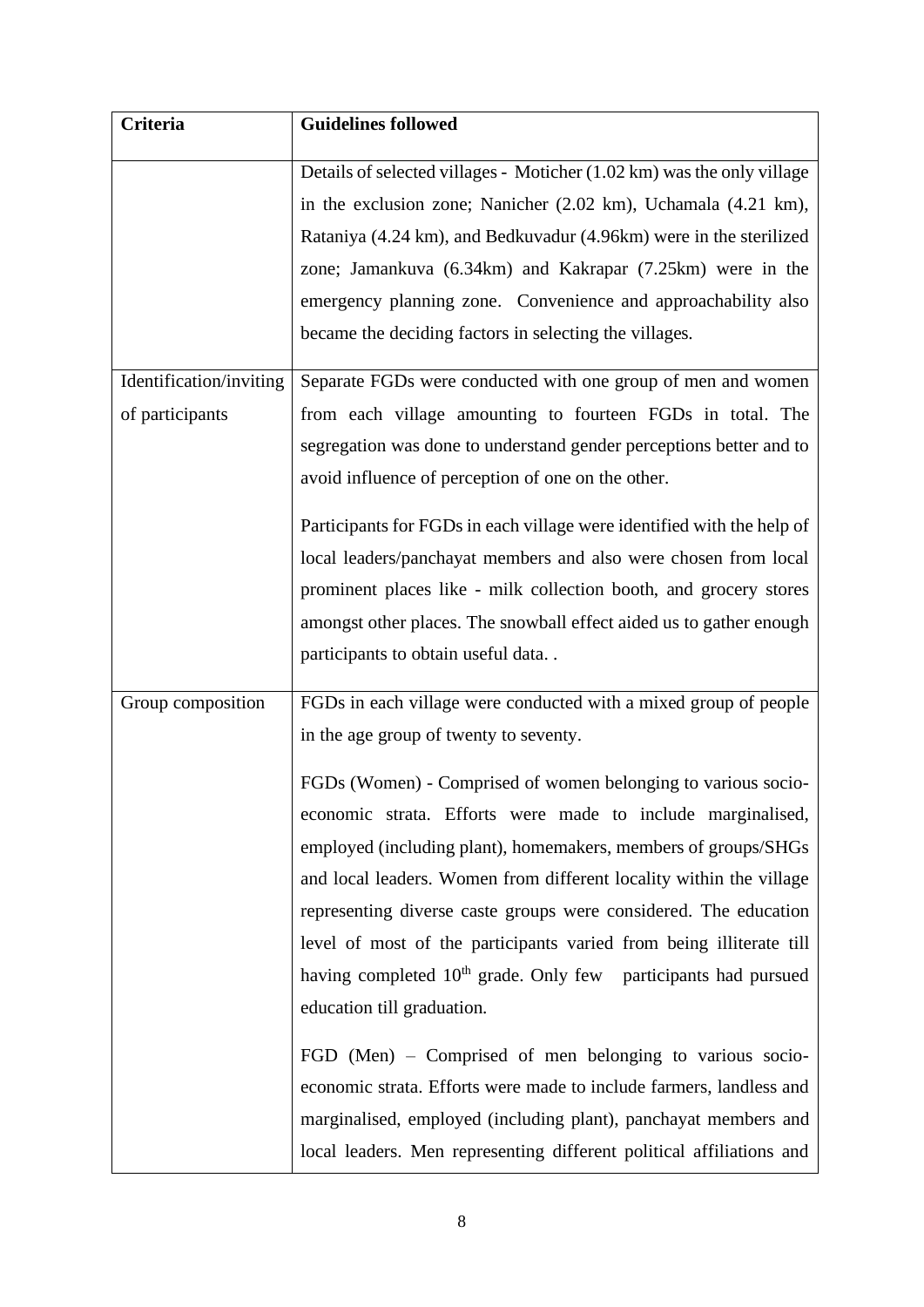| Criteria        | <b>Guidelines followed</b>                                                     |
|-----------------|--------------------------------------------------------------------------------|
|                 | diverse caste groups were considered. The education level of most              |
|                 | of the participants varied from being illiterate till having completed         |
|                 | 10 <sup>th</sup> grade. Only few of them had pursued higher education and were |
|                 | either diploma holders or graduates.                                           |
| Number<br>of    | While eight to twelve participants are considered an ideal number for          |
| participants    | conducting an effective FGD, our FGDs often had more than twelve               |
|                 | or as few as five participants. In an effort to be inclusive no                |
|                 | participant was turned away. Each FGDs lasted between twenty to                |
|                 | sixty minutes.                                                                 |
|                 | The number of participants in a meeting also varied across the                 |
|                 | duration of the meetings as people often joined in out of curiosity            |
|                 | while others left half-way because of other pressing engagements/              |
|                 | personal reasons.                                                              |
| Location        | The FGDs were conducted in neutral and familiar environments                   |
|                 | identified by participants themselves. The chosen location included            |
|                 | agriculture fields/courtyard of village community. Such environment            |
|                 | allowed participants to respond in an uninhibited manner as they               |
|                 | were in the company of their peers in a known place.                           |
| Records of FGDs | The researchers were accompanied by translators to understand the              |
|                 | interview responses better and the FGDs were recorded in the                   |
|                 | following ways with consent of the participants -                              |
|                 | Field notes<br>п                                                               |
|                 | Audio and video recording<br>п                                                 |
|                 | Photographs<br>п                                                               |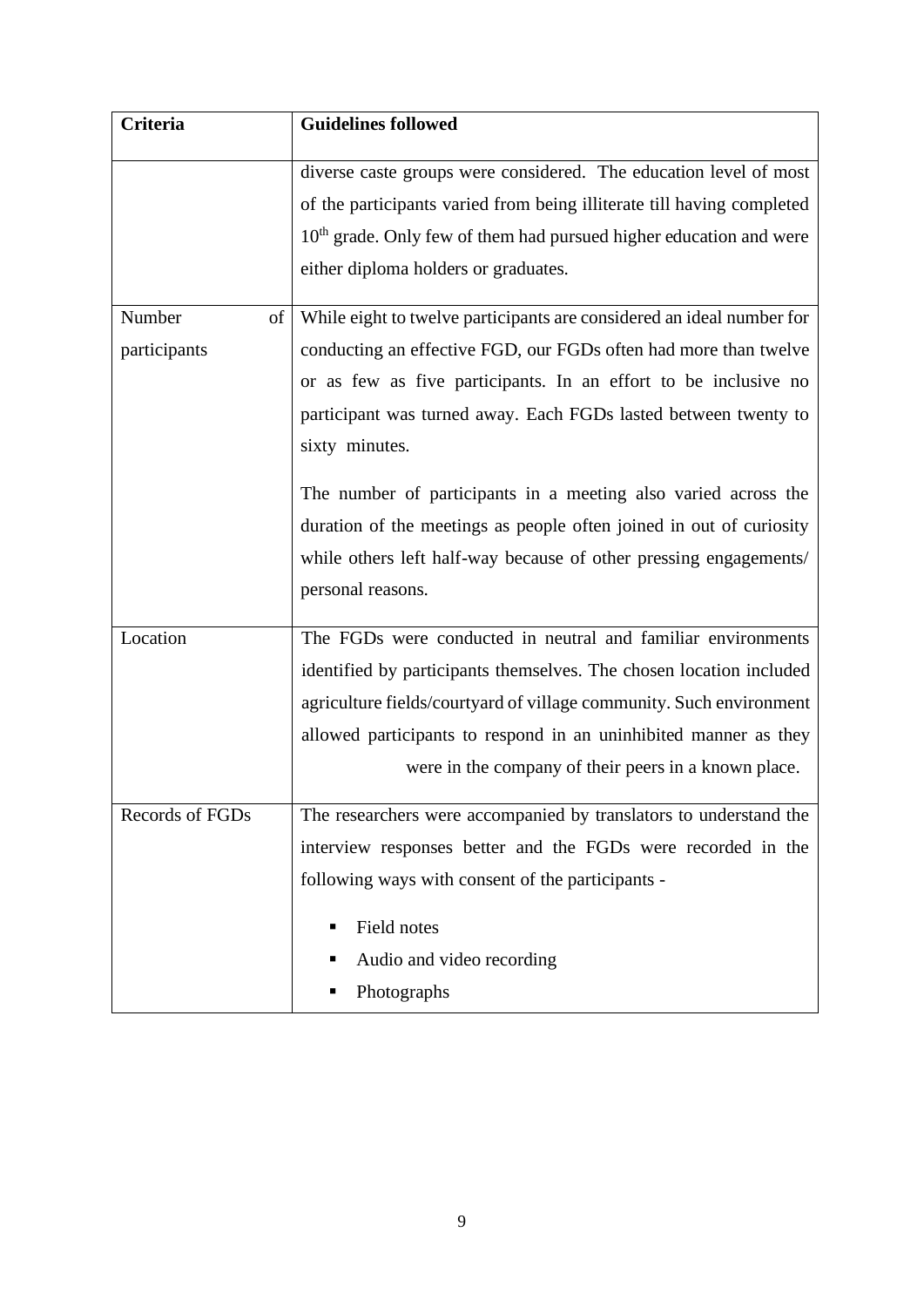| <b>Criteria</b>      | <b>Guidelines followed</b>                                           |
|----------------------|----------------------------------------------------------------------|
|                      |                                                                      |
| Checklist<br>for     | A specific checklist was used to maintain and direct the flow of     |
| discussions          | discussions. The checklist was divided into 4 main sections and were |
|                      | aimed at assessing the following -                                   |
|                      | Perception of risk and benefits                                      |
|                      | Trust on institutions                                                |
|                      | Public engagement                                                    |
|                      | Incident                                                             |
| Role of facilitators | Each FGD was conducted by facilitators and translators in order to:  |
|                      | Guide the discussion through key questions and follow up             |
|                      | questions                                                            |
|                      | Record data through audio and video<br>п                             |
|                      | Note taking<br>п                                                     |
| Research ethics      | Participation in the FGDs was entirely voluntary, and all the        |
|                      | participants were informed about the purpose and nature of the       |
|                      | research and prior consent was taken. They were free to join in or   |
|                      | withdraw from meetings at any time.                                  |
|                      |                                                                      |
| Data analysis        | All the FGD recordings were converted into English scripts and these |
|                      | scripts were bifurcated further on the basis of common themes,       |
|                      | village and gender. All the recurring views on each topic were       |
|                      | tabulated. The essence of the qualitative data was retained by using |
|                      | verbatim quotes representing common viewpoints wherever              |
|                      | applicable.                                                          |
|                      |                                                                      |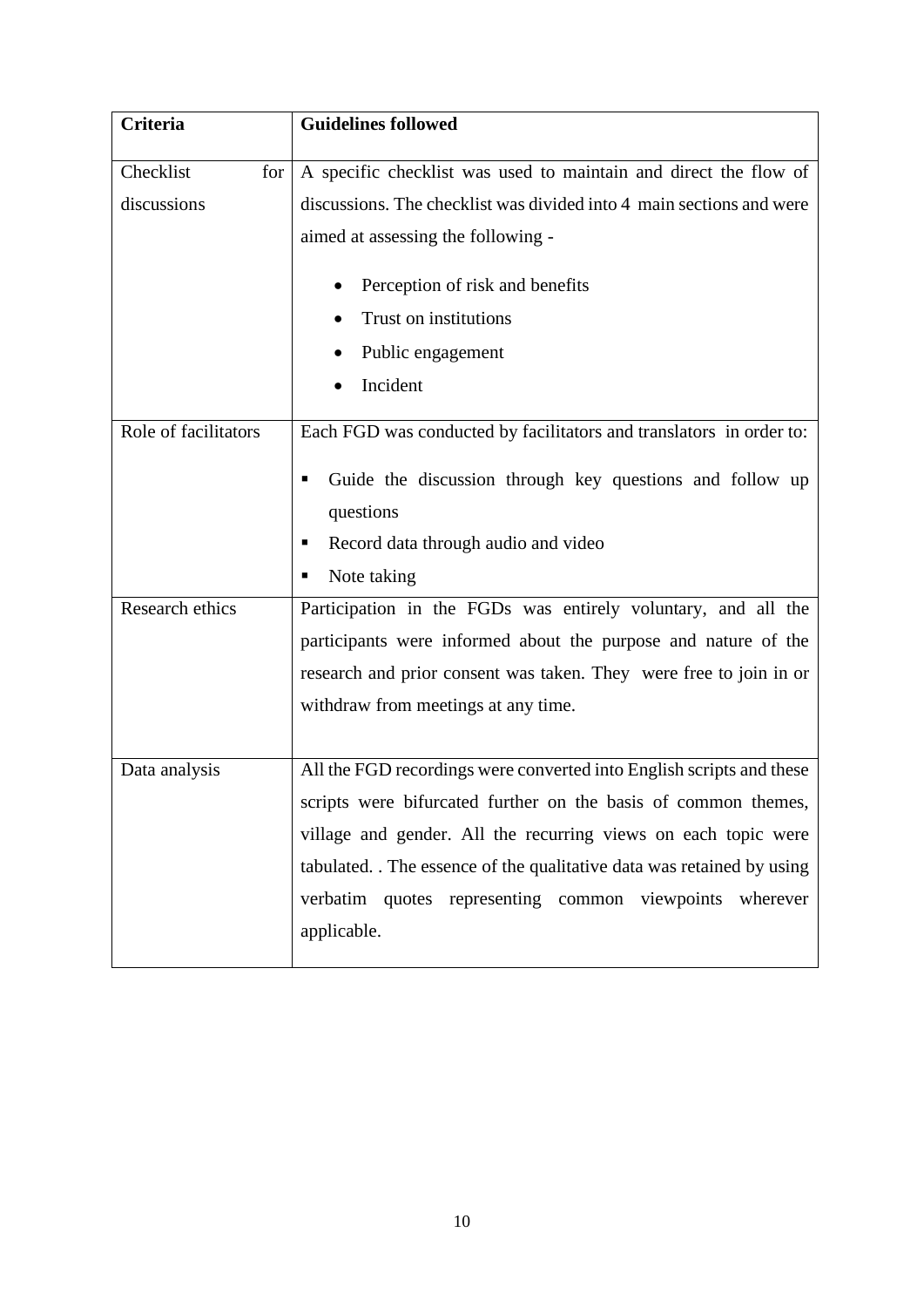#### **RESULTS AND DISCUSSIONS**

#### **Activities, social role and information: the gender divide**

The men and women who took part in our FGDs represented those who live in the selected study villages. They were not experts in either nuclear energy or technology; rather they occupied a range of social and economic positions. Agriculture and associated casual work was the primary source of employment, with women and men engaged as agricultural labour, or as in a few cases, cultivating their own farms. Though women were actively engaged in agricultural activities, men formed the dominant labour force. Dwindling returns from agriculture and lack of alternative livelihood opportunities had an impact on local employment opportunities, and this drove members of the local community to look for jobs in cities (Kundan Pandey et. al., 2018). Some of our respondents including women who participated in FGDs were also employed as casual workforce in the plant and they enjoyed better wages than MGNREGA<sup>3</sup>workers or the wages obtained by agricultural labourers.

The plant has been operative since 1993 and even though some people had witnessed its commissioning, knowledge and information about the functioning of the plant seemed to be varied. A few men, during interactions, took up authoritative and confident positions as potential informants and as people who were interested in talking about their village and the plant. On the other hand, the women though not as confident and commanding as men, actively participated in discussions and were keen to share their thoughts and ideas. We found that though the tone and tenor of men differed from women, their responses to certain questions were not any different from women's responses. For instance;

*"Yes, we know electricity is generated inside the plant". They also manufacture bombs inside the plant; we have seen them carrying the materials for bombs in the truck!!"*

Common observations of men during FGDs from Uchamala, Kakrapar, Nanicher and Motiher,

"*Electricity is produced inside the plant. We also get to hear from others that bomb is also manufactured and few of them have in fact seen the raw material for manufacturing bomb inside the plant!!"*

Responses of women during FGDs from Jamankhua, Kakrapar and Moticher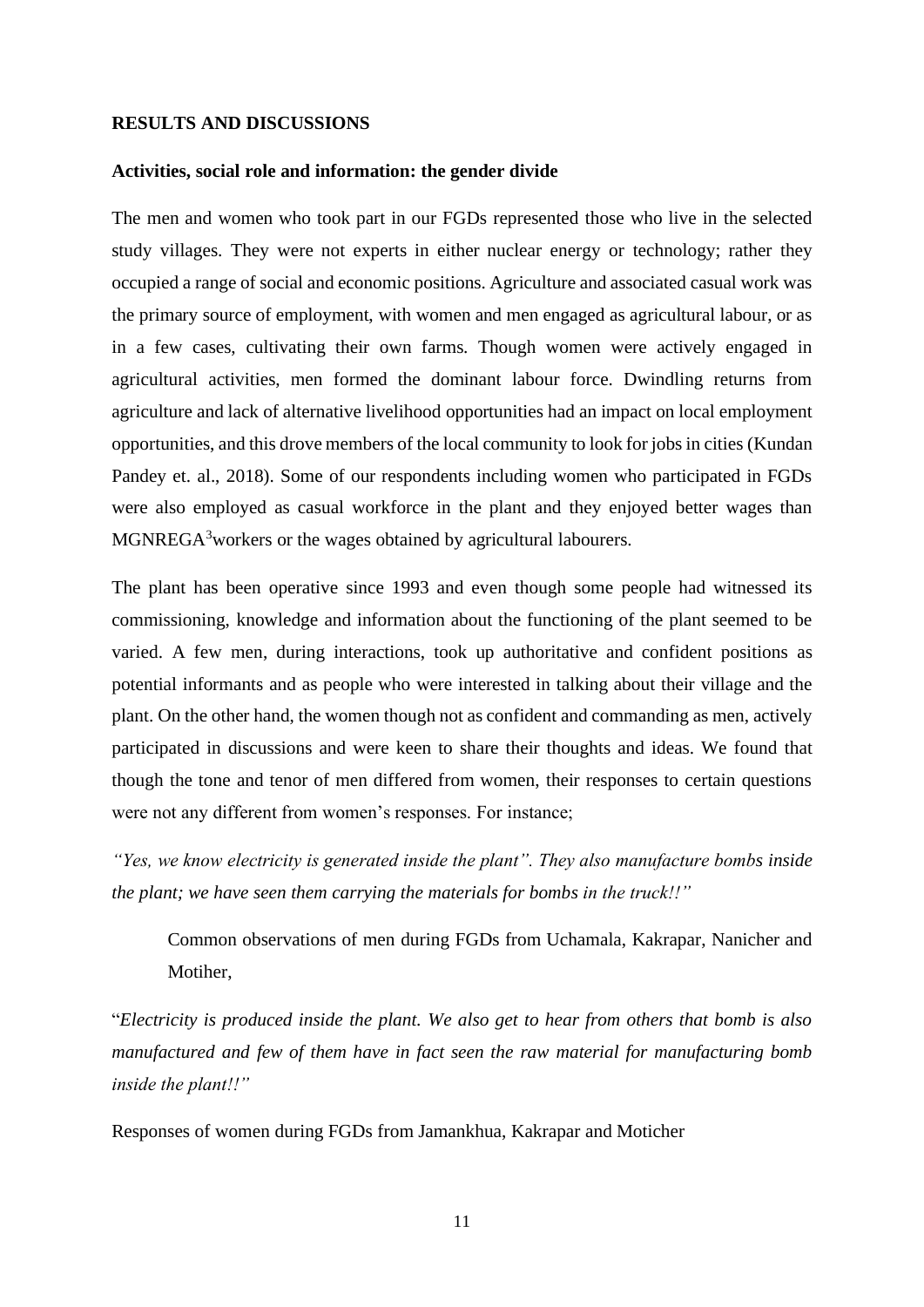While some men, during interactions in the group, expressed doubts and uncertainties, others firmly opined that the raw materials required for manufacturing bombs was also produced inside the plant and also the raw materials were sent to distant places like Hyderabad. One of the male respondents who worked in the plant as a casual labourer for a brief period remarked that all these activities were carried out for the development of the nearby areas; though he was not sure what kind of development it would entail.

As it can be noted that responses from women-folk during FGDs were no less different and most of them expressed that they have never been to the plant to check what was happening inside the plant. Nevertheless, women seemed confident about electricity and bomb production inside the plant. Even the women who were employed in the plant as casual work force seemed to resonate with the widely shared mis-perception about bomb production.

Our observations in this case deviates from the central evidence of gender gap which highlights that techno-scientific knowledge about nuclear energy/plant as a form of masculine subjectivity and that the women's average self-reported knowledge about nuclear was lower than that of men (Hunt 2012; Karen & Pidgeon, 2014).

Similarly, the observations of men and women on the issues related to information seeking regarding the functioning of the plant did not differ notably. Both seemed to seek and relatively trust any information provided by the management of the plant rather than the local governing body like panchayat<sup>4</sup>. Lack of trust on the panchayat was articulated by the community in many ways. Women in certain villages like Rataniya and Limbarda opined that the *Sarpanch*<sup>5</sup> was not trustworthy and may not even have any information since he/she is technically only the head of the village and not the plant. Men also stated that the *Sarpanch* might conceal certain information because the plant authorities would have bribed him/her to hide controversial evidence. . However, a matter that had become of particular concern or rather a grievance for both men and women was the lack of provision of information by the plant authorities/ panchayat on matters related to potential employment opportunities for the local community in the plant. Our pertinent inquiry of the plant and its potential risks was more often challenged with concerns of local employment and livelihood by both men and women, though risk was also voiced, but as a lesser concern.

For instance during the discussions, Santhaben a home maker and a mother of two opined: "*the plant authorities on priority should provide employment to local people. On one hand we don't get jobs and on the other hand there is always a risk of blast".*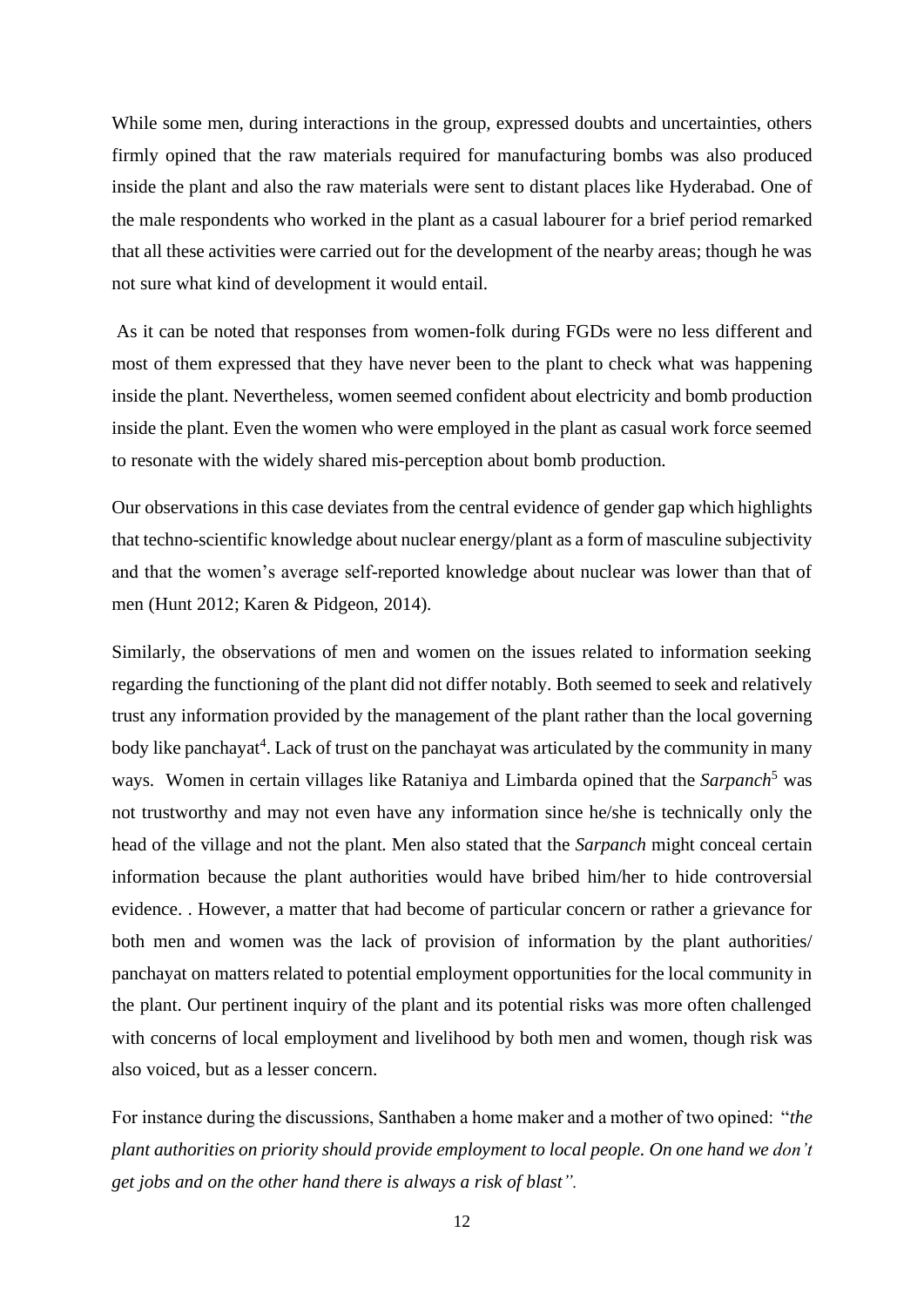Lack of gainful employment opportunities was voiced in few other villages also by women during discussions. Men in villages like Kakrapara and Rataniya also stated that whenever Sarpanch gets information about potential employment opportunities in the plant he /she will always favour their own people for the jobs.

It is understandable that men prioritized their responsibilities as the bread winners of their families and studies have also noted that men are more likely than women to see risk as being counter-balanced by economic benefit (MacGregor et al., 1994). The interesting aspect is that the narrative in our study clearly departs from gender essentialism or fixed account of gender binaries where women are expected rather than men to consider the negative consequences/risks out of concern for the well-being of children and family (e.g., Greenbaum, 1995). This approach towards embracing autonomy appear to conflict with the theoretical expectations of 'care ethics'. Rather it relates to more contextual short term gains of potential employment opportunities rather than long term anticipated potential risks of health or other nuclear related disasters.

More broadly when we tried to understand differences in risk perception between men and women in terms of its contemporary social and economic context and its implication on the social fabric, we also found that social multiplier effect seemed to have had some influence on the community. The people (both men and women) who worked in the plant as casual labour force did not explicitly complain either about risk or about their employment status. The plant could not have employed a large number of locals, and people are well aware of it, and still we find the multiplier effect is in force. As might be expected in an area with few alternative employment opportunities especially for women, our qualitative inquiry clearly indicates employment opportunities in KAPS had considerable salience for women as much as for men.

#### **Unbundling the gendered risk effect: responsibility or care?**

The power plant has been acknowledged for its safety and performance and has won many national and international awards (NPCIL Industrial Report, 2017, NPCIL Annual report 2016- 17). Yet, the plant which began its commercial operation in 1993 has witnessed two incidents – in 1998 one unit of the plant was switched off because of a leakage in the cooling loop and more recently in 2016, the plant experienced another leakage from the coolant channel resulting in closure of the reactor. The Atomic Energy Regulatory Body (AERB) classified the leakage as Level – 1, which is the lowest in a seven-rung classification scheme internationally used to rate the severity of the nuclear mishaps. AERB also had issued a statement indicating there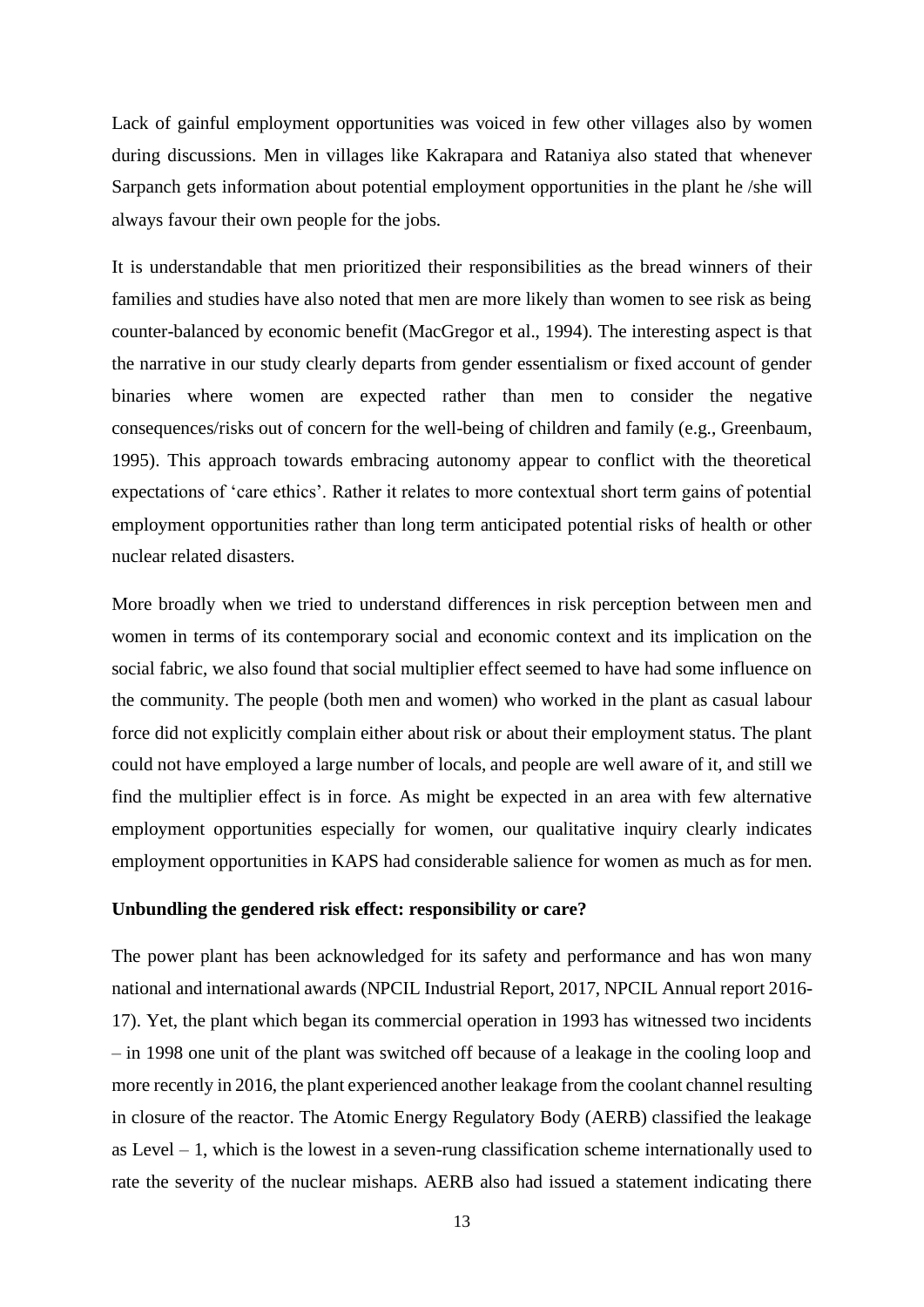have been no major safety concerns and there has also been no radioactivity release exceeding the specified daily limits for normal operation. The reactors were, however, restarted in September 2018.

While pressure groups, internet and social media have been increasingly drawing attention to incidents related to nuclear plants, our discussions surprisingly reveal that the community did not express high degree of concern on a range of environmental and health risks. Few of them (both men and women) even seemed to be either indifferent or unaware of the incidents. This is exemplified by the fact that two more units of the power plant are being constructed at the same site and any discussions around it is conspicuously absent among the community. For instance, few of the opinions expressed by women during FGDs were –

In Kakrapara village – "*We have to live here only, fear or no fear!! We don't even get labour work if we move out of this village"*

In Limbarda village – "*Only when there is leakage in the plant, we would be affected by radiation"* 

These opinions clearly reveal that the information provided to the community by KAPS were either inadequate with respect to understanding the issue or have not been communicated in a way the community could comprehend. Women also expressed random apprehensions and fears about hearsay related to radiation from the plant and deaths of livestock and even humans. They voiced fear about the water bodies getting contaminated due to radiation which in turn caused health problems like muscle and joint pain, blood pressure and paralysis. Some of them opined that radiation will even cause infertility.

Some other common beliefs expressed by women-folk were -

Bedkuandar village *- "Radiation affects only those who go inside the plant!"*

Kakrapar village *– "The land is not the same as before, it has become drier and the yield levels have gone down"* 

Nanicher village *– "Water is contaminated; the plant dispose water affected by radiation in the village pond"*

Yet, all these hesitations and concerns were not raised as major fears and we found these observations of the women-folk to be in stark contrast with the Kundankulam and the Jaitpur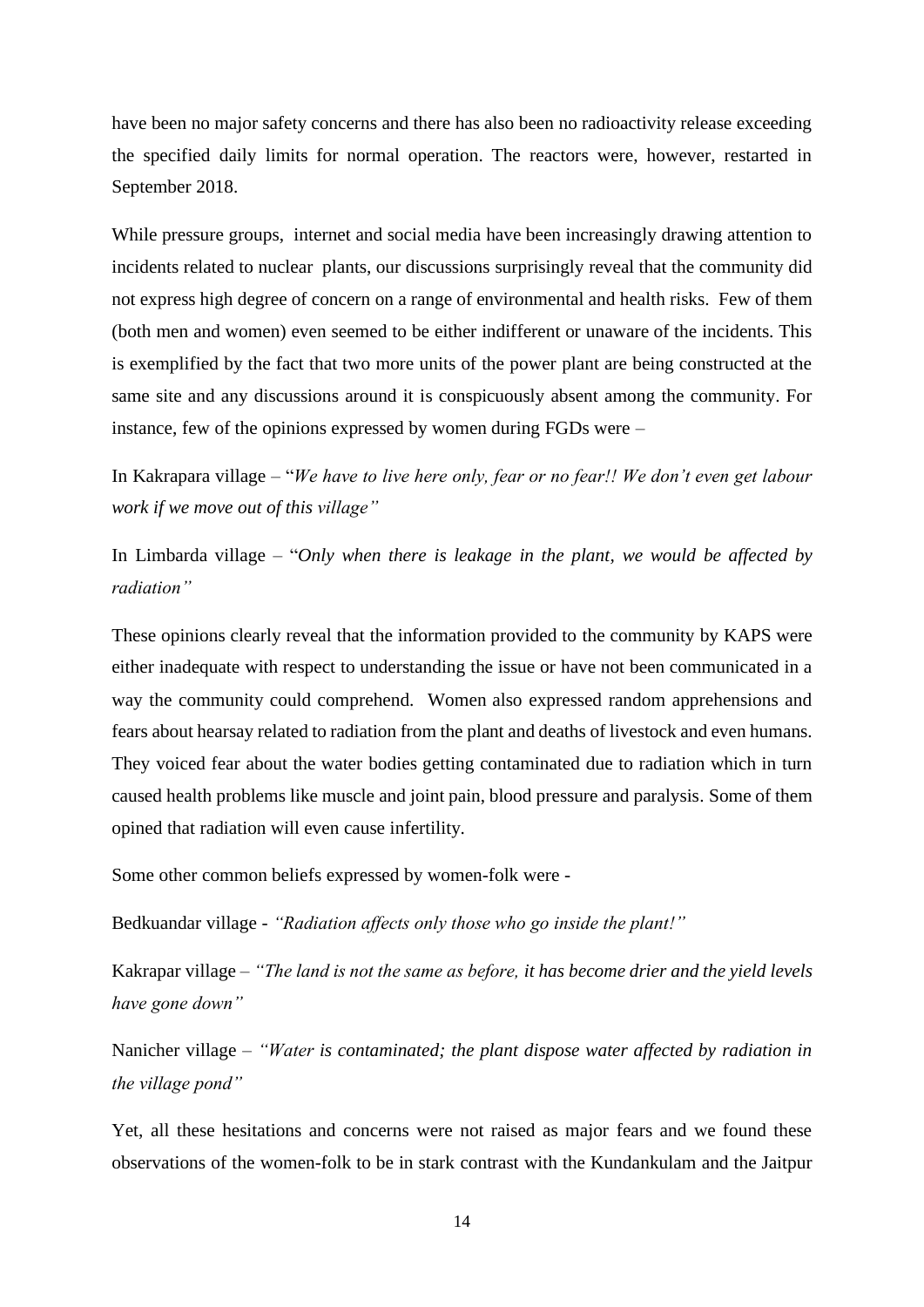struggle. The Kundamkulam nuclear plant has received the maximum attention in India due to several bouts of sustained protests mainly on grounds of health and environmental concern, especially by the women-folk since the plant was conceived in the late 1980's (Srikant, 2009).

During discussions with women-folk we could also gather that most of them were completely unaware of the nuclear struggle in other parts of the country where women were the frontrunners. Absence of active participation of civil society in the region and limited exposure/lack of interest in keeping up with current affairs and news through mass and print media could be attributed to women's limited knowledge of such issues.

In addition, during our interaction we noticed a majority of the women-folk did not conceive risk as multi-dimensional in terms of its catastrophic potential or controllability or even threat to future generations. What we found challenging in our present study was to find literature (other than grey literature) on risk perception or the understanding of this phenomenon in the Indian context. This also constrained us to draw parallels or compare and contrast with other gendered risk perception studies to draw some meaningful contextual challenges. Other scholarly works have also clearly mentioned that fewer risk analysis studies have taken place in the developing world (Bronfman & Cifuentes, 2003).

Nonetheless, in order to further have a broader angle of risk perception, we also asked women about the potential risks of the nearby Ukai and Kakrapar dam. Ukai dam constructed in 1972 is approximately thirty kilometres away from KAPS and Kakrapar dam was constructed in 1954 and is approximately 4 kilometres in aerial distance.

Some of the responses obtained from various villages were -

*"We are scared of both – nuclear plant and the dam, both are equally dangerous as one can cause flood and the other can blast anytime"* 

*"When there will be a blast or flooding, everything would get destroyed and we will directly go to heaven (upar)"*

*"If anything happens to the dam, there would be a flood and the whole village will sink!"*

We also tried to compare and contrast the beliefs and propositions of women with men since same set of questions were administered to both during the FGDs. Some of the excerpts of the conversation which illustrated men's viewpoints in different villages are as follows -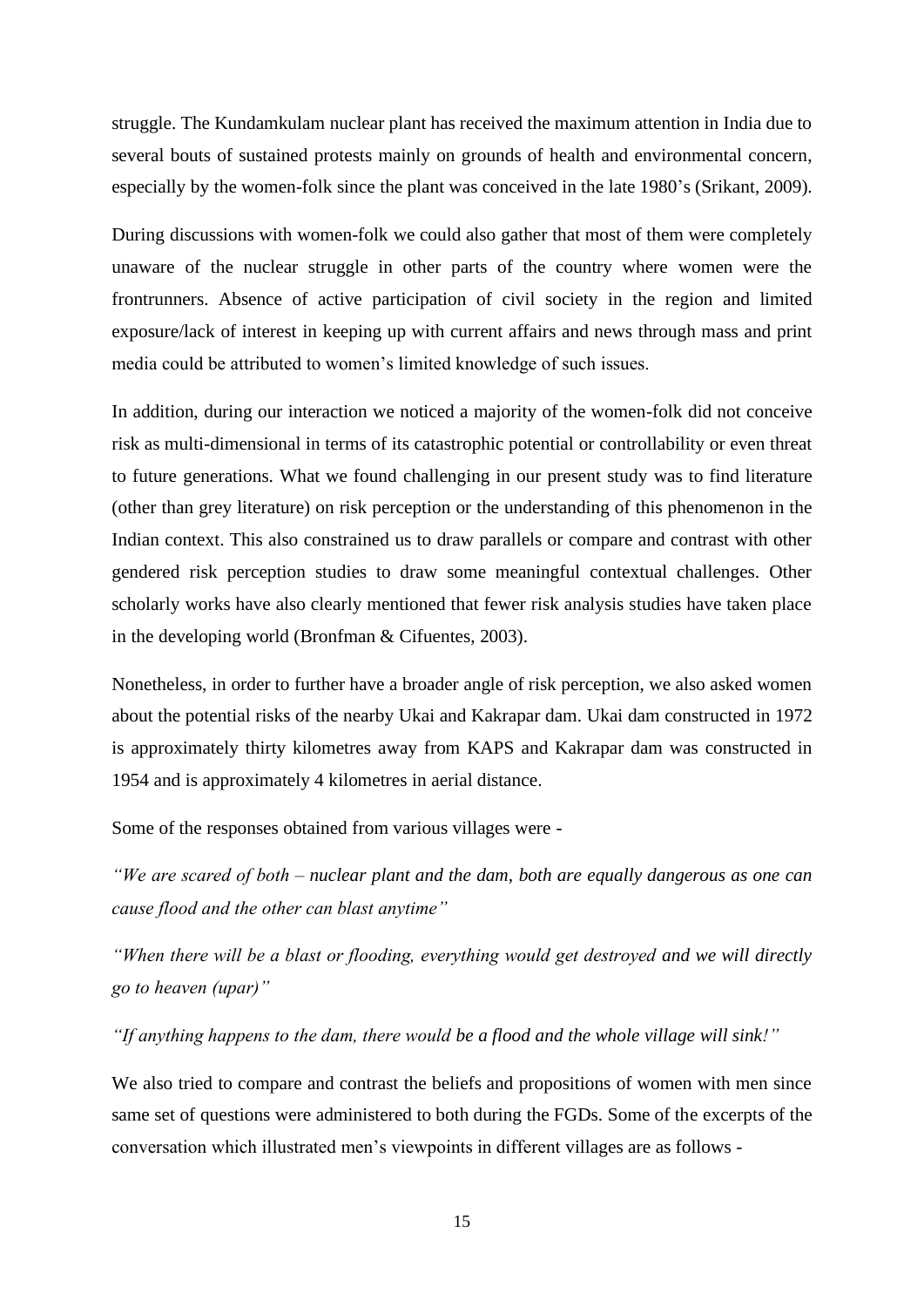Bedkuandur village **–** *"What will we do by feeling tensed? One day is booked for all; we are all going to die one day, it is not in our hands! Feeling tensed is just useless!!"* 

Rataniya village *- "You see dam's water directly enters our village (indicating problems of flood and water logging) and there are chances of leakage with the nuclear power plant. So, either ways we are going to suffer!"* 

Nanichar village – "*Yes, we are afraid of the plant. In case of any fault, it would be harmful for all humankind, children are also greatly affected"*

Although women's disproportionate sensitivity to and lower tolerance of risk is apparent in the broad cultural milieu, the presence of the nuclear plant in their vicinity was not perceived as a larger risk than the possible flooding from the nearby dam. On the other hand, men also engaged in care point of view, where men especially with young children expressed concerns of health threat from radiation in a non-essentialising way. The possibility of pollution of farm lands and water bodies and the livestock getting affected bothered men also. The influence of hegemonic masculinity in prioritising only the financial future of the children and the family was not observed in any of our study villages. Hence, there did not seem to be a possible identity protective role for our participants where the concern levels expressed by men and women did not differ distinctly and what we noticed was an erosion of boundaries between 'concern, risk and care'.

In particular, what we find interesting is the observation where women are simultaneously faced with the potential concerns over economic well-being of the family as well as potential threats and risks to family health and safety. Women although reflected traditional female patterns of responsibility of care in terms of ensuring household water, food and fuel wood security along with the responsibility of tending to the sick and the old, they also showed higher levels of economic concern that have traditionally been associated with men. Hence women expressed no fears in any family member taking up job opportunities in the plant if it were made available for them. These kinds of responses and reactions clearly suggest a more complex pattern where the salience of material well-being and economic concerns seem to counterbalance health and safety concerns.

The views expressed by women-folk in our study tend to challenge the sanctity of conservative ideologies of care ethics, as expressed in unitary caring or providing parenting roles. Such observations also contest gender essentialism, a common narrative in nuclear risk perception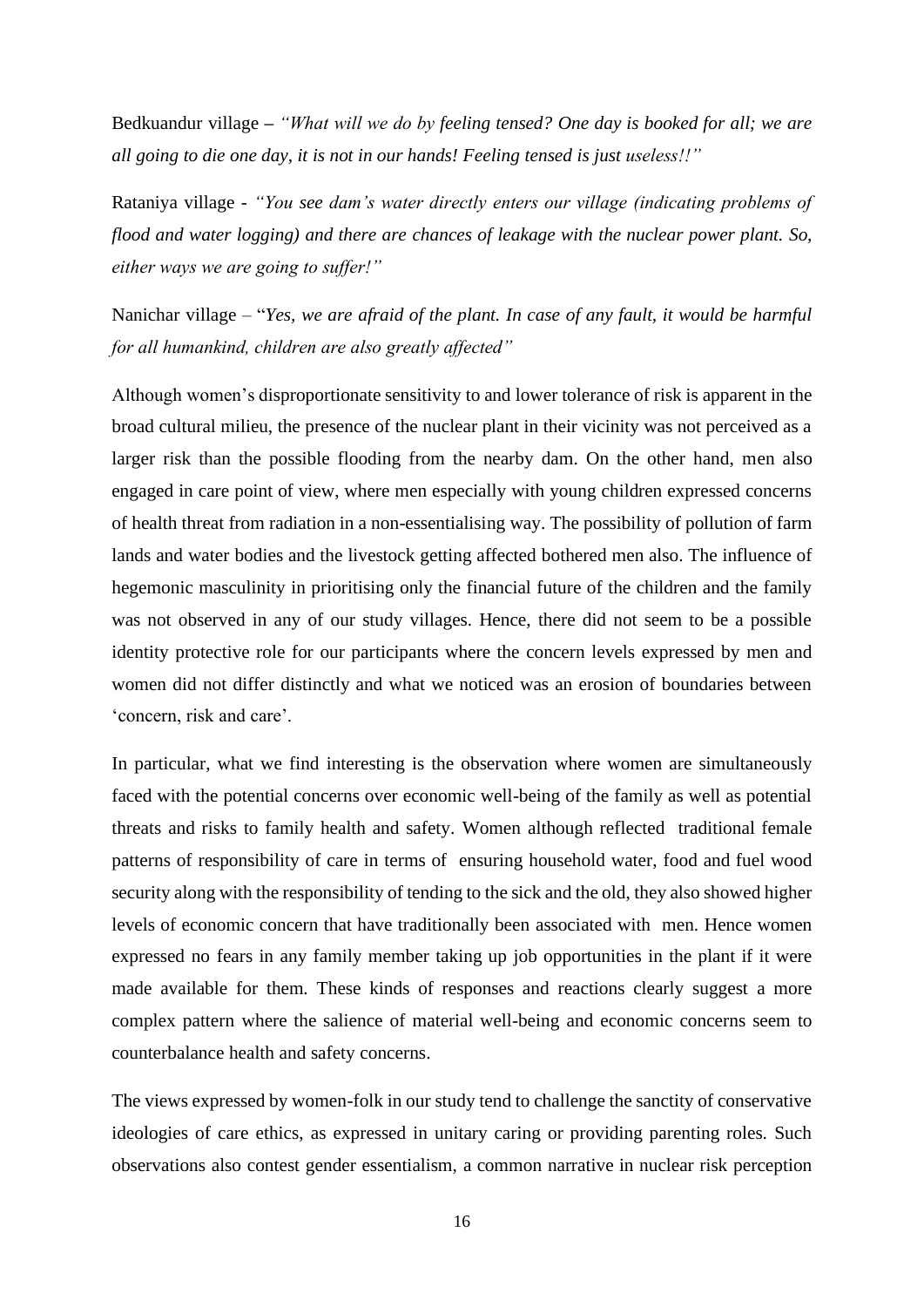literature which largely agrees to the Gilligans (1978) interpretations of gender claims and care ethics where women exhibited greater concern than men. Rather our study reflects the growing complexities affecting men's and women's role in contemporary family relationships and in wider society which is defined by everyday realities and personal hope and aspirations. The post-modernist approach in gender studies has consistently contested and superseded the concept of binary differences and emphasised that gender identities or positions come in multiple varieties and they alter over time shifting with shifts in practices and affiliations. Certain scholars have also argued that gender identities may be constituted less by the contrast with the other gender and more by contrast with other versions of the same gender (Cameron, 2005). What is also interesting in our study is the fact that women's views about risk perceptions were similar across different age groups and was not overpowered by the established essentialist gender patterns where older women with children and extended families expressed higher risk concern about the plant.

#### **Effects of gender towards risk and nuclear plant**

In our study villages the judgements of potential risks and benefits of the plant by men and women was a product of complex and complicating effects shaped by hopes and aspirations for a better living and a better future for their children. For instance, men and women expressed unified anxieties about the lack of good quality education of their children.

Parents aspired to enrol their children in the English medium schools of nuclear plant township where they believed good quality education is imparted to the children. They also opined that plant authorities at best should support the local schools and *anganwadis<sup>6</sup>* with educational material. Another persistent expectation of the women-folk was provision of job opportunities in KAPS for educated youths in the region. Our respondents clearly did not seem to fathom the kind of education and the recruitment policies followed by KAPS. . Further, on an average every household in the vicinity of the KAPS who were even just above the BPL category<sup>7</sup> paid an electricity tariff of Rs 400/month and their common demand from the plant was that at least electricity should be given free of cost to all the neighbouring villages.

The nuclear plant, in complying with the corporate governance guidelines issued by the department of public enterprise, regularly accomplishes CSR activities and implements projects related to sustainable development. In the recent past they have undertaken various activities like organising medical camps, aid for restoration of schools, conservation of local flora and fauna and infrastructure development amongst other activities. . The plant incurred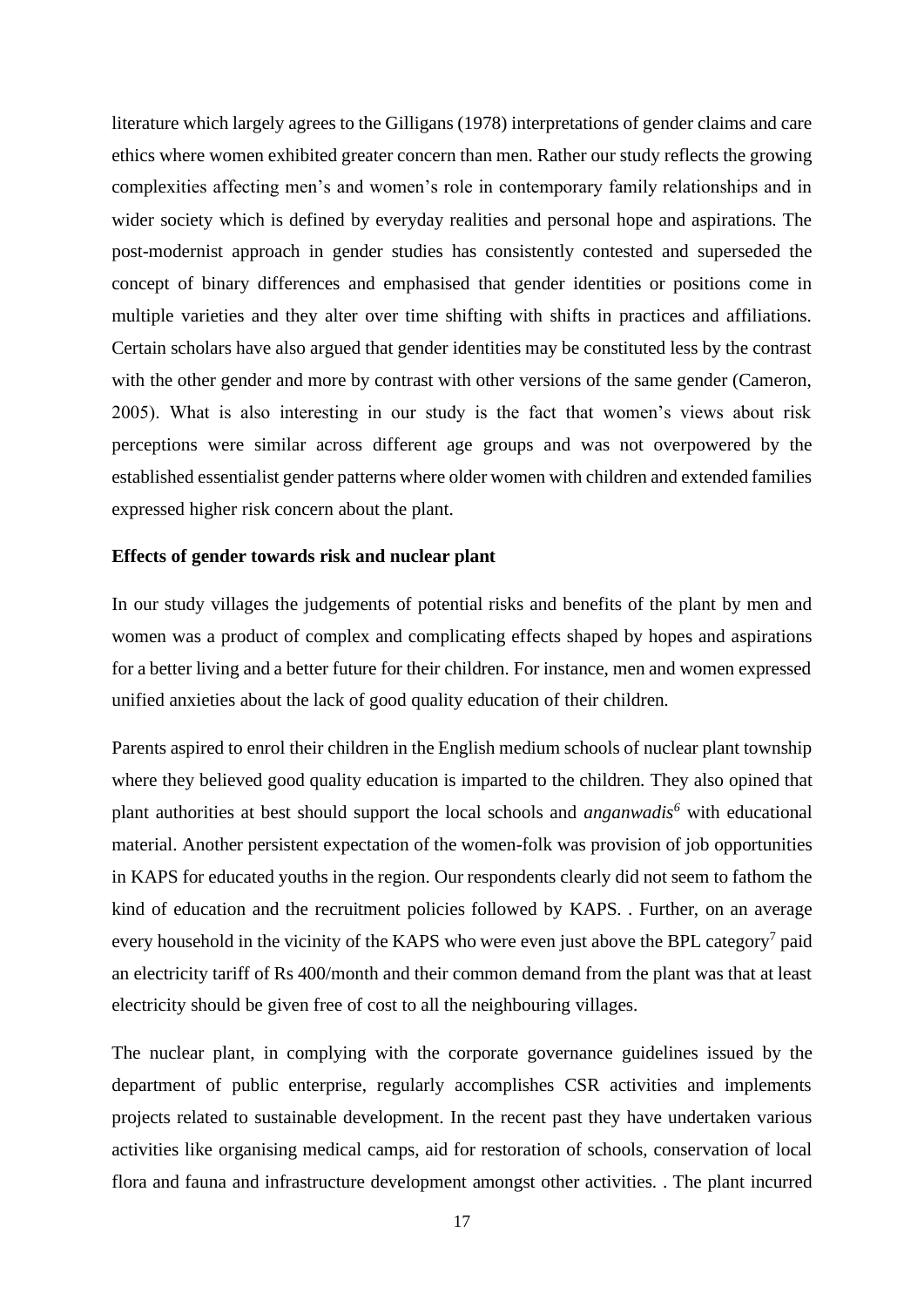an expenditure of Rs. 41376320 (USD 596307) during the financial year 2016-2017 for undertaking CSR activities (NPCIL  $30<sup>th</sup>$  Annual Report 2016-17). When, asked what the plant should do to demonstrate concern for local communities, women were vocal in opining increased contribution towards welfare activities like health care and education and provide casual employment to the uneducated poor. Communication of plants operations or its risks and benefits, observing regulations and respecting sectorial safety standards were not seen as a priority by the community. . Although women voiced concerns related to pollution of farm lands and water bodies and the livestock being affected, due to activities of the plant, the commitment of the plant towards environmental protection was still not flagged as a significant aspect. This observation is in stark contrast to a number of interpretations which reinforce women's care ethics where women tend to care about children and the environment, and especially about the environment surrounding their children.

All these responses, especially of women, showed there is a set of concerns that are identified but not articulated under the single concept of 'nuclear risk' that could be linked and synthesized in relation to the radiation from the plant. These evidences again illustrate that women are predisposed to accept that nuclear plant has a responsibility to efficiently undertake CSR activities. However, it also illustrates that the community, including women, have not begun to fully understand and appreciate the necessity of risk communication by the plant despite having an incident in 2016.

Nevertheless, what we evidently noticed in our study was perceptions of nuclear risks were overpowered by other prevailing demands like provision of better job opportunities, increased CSR activities and even the demand for free electricity to the nearby villages. In a dominant agricultural economy, with marginal land holdings and dwindling returns, men and women who took part in our FGD's either lived below poverty line or was just above the poverty line with an annual income of 150-200 USD. Inadequate irrigation facilities, lack of skills and dearth of alternative employment opportunities further intensified their underprivileged living conditions. In such contemporary circumstances, women's gender values as care givers and their roles as wanting to become economic providers, work independently and dependently to evaluate and shape such indifferent attitudes perceptions towards nuclear risk. The norms and myths associated with dualism of traditional male/female roles and connotations seem to be changing and adapting to deal with the changes and challenges of contemporary life. Hence nuclear plant is not considered a risk by both men and women as long as they promise some job opportunities and immediate short term gains in terms of CSR activities. These findings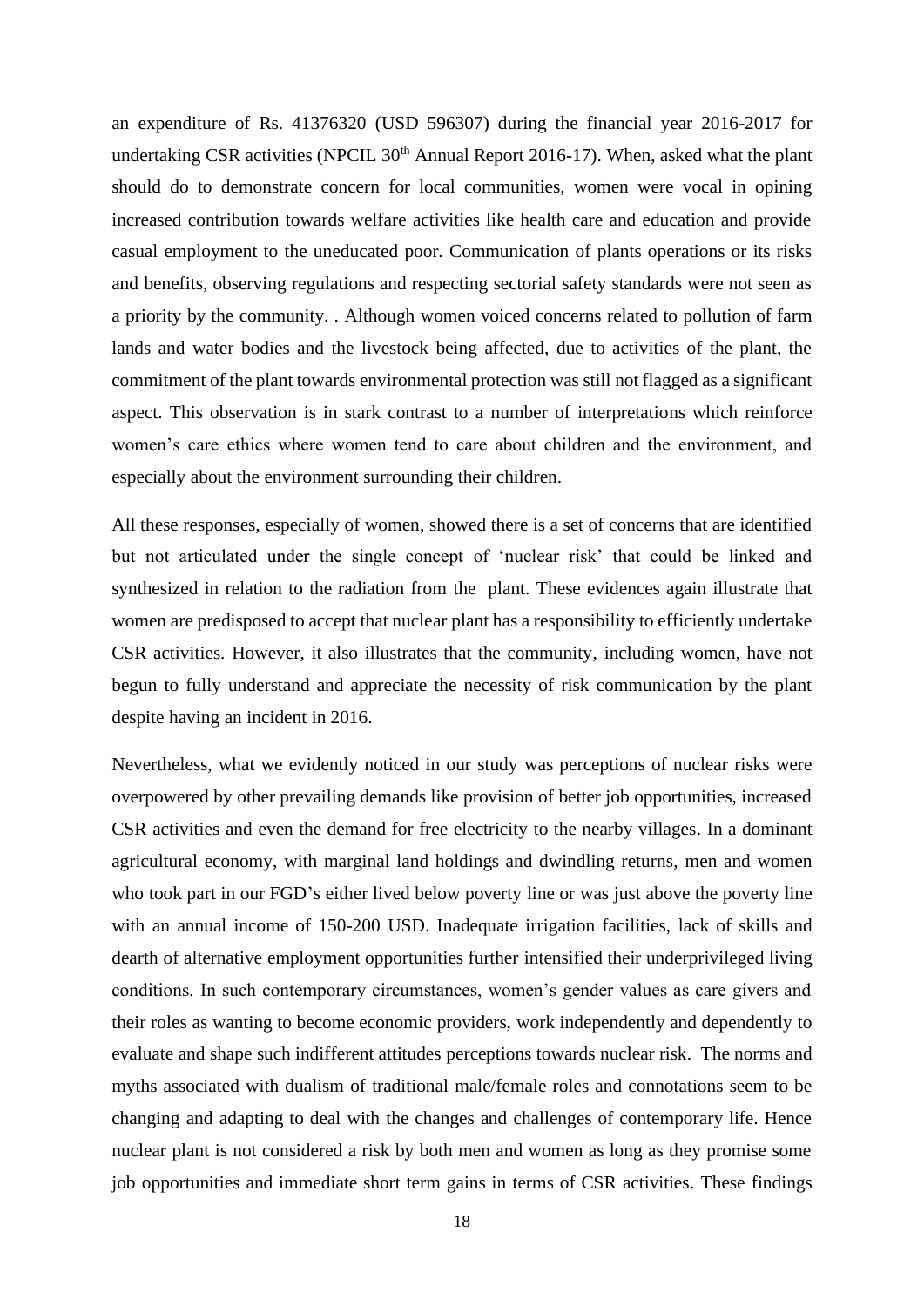tend to deviate from the normative discourse on nuclear risk perception that essentialise, dichotomise or universalise gender.

#### **CONCLUSION**

The findings from qualitative enquiry of differences in risk perception and related reactions of both men and women living in the vicinity of KAPS in Gujarat provide an intriguing degree of support for the possibility that for women economic security of the family is as important as providing other care and well- being responsibilities in the contemporary scenario. Although women's disproportionate sensitivity to and lower tolerance of risk is apparent in the broad cultural milieu, the presence of the nuclear plant in their vicinity was not perceived as a larger risk than the possibility of flooding from the nearby dam leading to obvious questions about the concerns over technological risk and economic well- being. Both men and women expected greater employment opportunities in the plant in addition to greater CSR commitments from the company. Women are willing to fill in economic roles as breadwinners of the family which have traditionally been associated with men. This very outlook of women where economic security and financial stability are viewed as equally or even more important than physical well-being consequently challenges the many preconceived notions of gender essentialism and care ethics. In an economy with dwindling returns from the agriculture sector coupled with lack of skills and alternative employment opportunities, the issues of livelihood and economic security were observed to be the overriding factors over differential risk perceptions among men and women. Our study, hence, challenges the dualism - women vs. men and the feminisation of nuclear risk perceptions. Rather, it illustrates the contextual factors influencing the meaning of risk which is embedded in everyday social life, which in turn is filled with hopes and aspirations for a better future for the households with material benefits.

Our findings reflects the interplay of contextual factors, gender roles which should receive more attention in other contexts, as well. Hence, the significance of our study lies in underlining the possibility that gendered binary thinking in the nuclear energy domain may rest on a contestable value base. Nevertheless, the topic of gender differences in risk perception and risk interpretation is worthy of further rigorous methodical inquiry in its own right to see if any patterns or tendencies reveal themselves, especially in the Indian context which lacks robust empirical evidences of the gender-risk effect.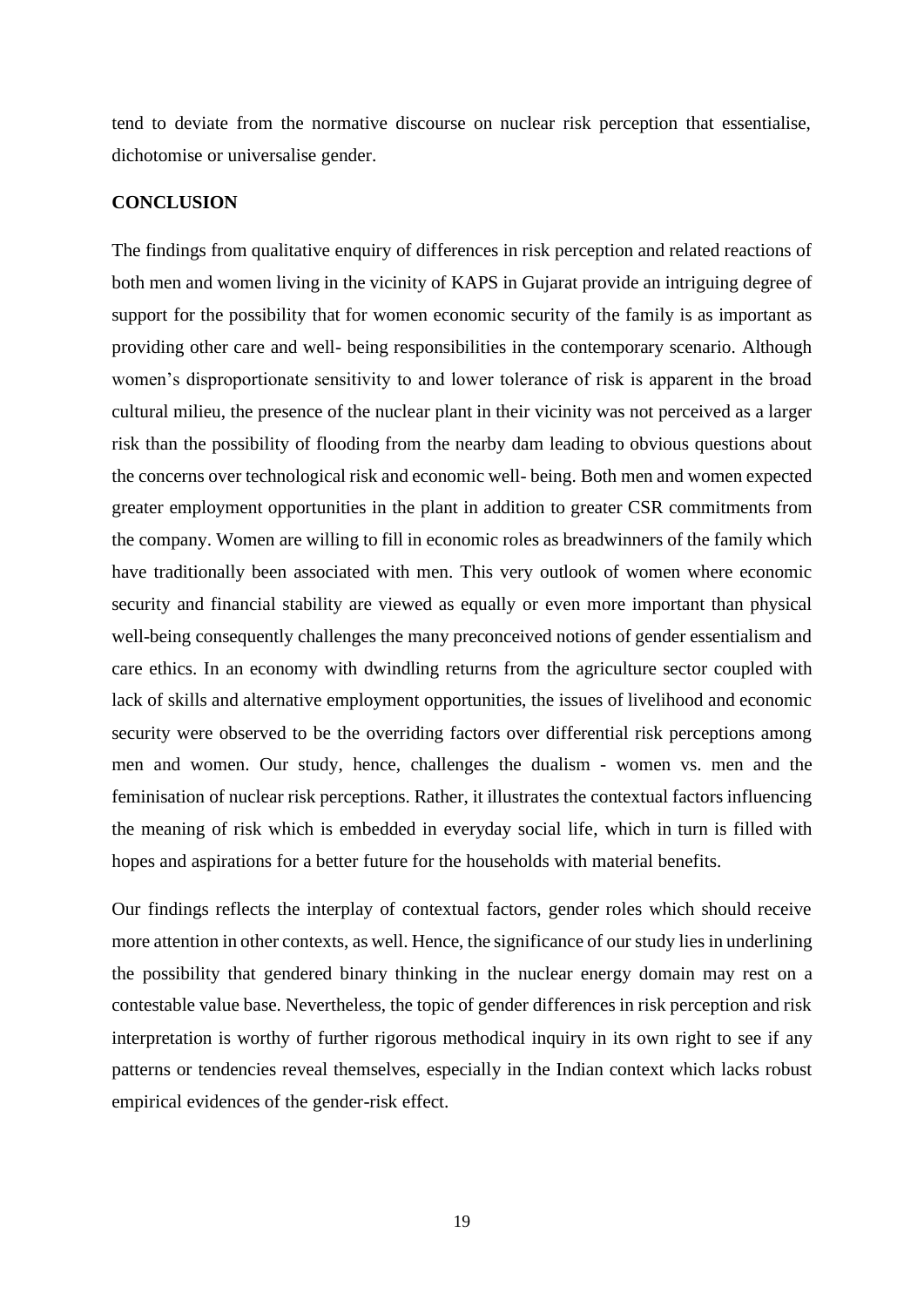#### **REFERENCES**

- Adams, J. (1995). Risk. London: UCL Press.
- Adams, J. and Thompson, M. (2002), 'Taking account of societal concerns about risk: framing the problem', paper for the HSE, Research Report 035, from:
- Albuquerque, NM: Sandia National Laboratories, Contractor Report SAND90-7002.
- Alexievich, Svetlana. (1999). Voices of Chernobyl. London: Aurum Press Limited.
- Ansolabehere, S & Konisky, D M (2009) Public attitudes toward construction of new power plants, Public Opin. Q. 73 (2009) 566–577.
- Brody, J.G. and Fleishman, J K. (1993). ''Sources of Public Concern about Nuclear Waste Disposal in Texas Agricultural Communities.'' Pp. 115–35 in Public Reactions to Nuclear Waste: Citizens' Views of Repository Siting, edited by R.E. Dunlap, M.E. Kraft, and E.A. Rosa. Durham, NC: Duke University Press.
- Bronfman, N. C., & Cifuentes, L. A. (2003). Risk perception in a developing country: The case of Chile [electronic version]. Risk Analysis, 23(6), 1271-1285.
- Cameroon, D. (2005). Language, Gender, and Sexuality: Current Issues and New Directions. Applied Linguistics 26/4: 482-502. Oxford University Press.
- Chung, J.B & Kim, H K (2009): "Competition, economic benefits, trust and risk perception in siting a potentially hazardous facility"; Landscape Urban Plan, 91, pp.8-16.
- Corner, A, Venables, D, Spence, A, Poortinga, W, Demski, C, Pidgeon, N (2011), Nuclear, power, climate change and energy security, Energy Policy 39 (2011)4823–4833.
- Cyr, J, 2016. "The Pitfalls and Promise of Focus Groups as a Data Collection Method, Sociological Methods and Research. 45(2): 231-59
- Davidson, D. J., & Freudenburg, W. R. (1996). Gender and environmental risk concerns: A review and analysis of available research. Environment and Behavior, 28, 302- 339.
- Davion, V. (1993). "Autonomy, Integrity, and Care." Social Theory and Practice: 161-182.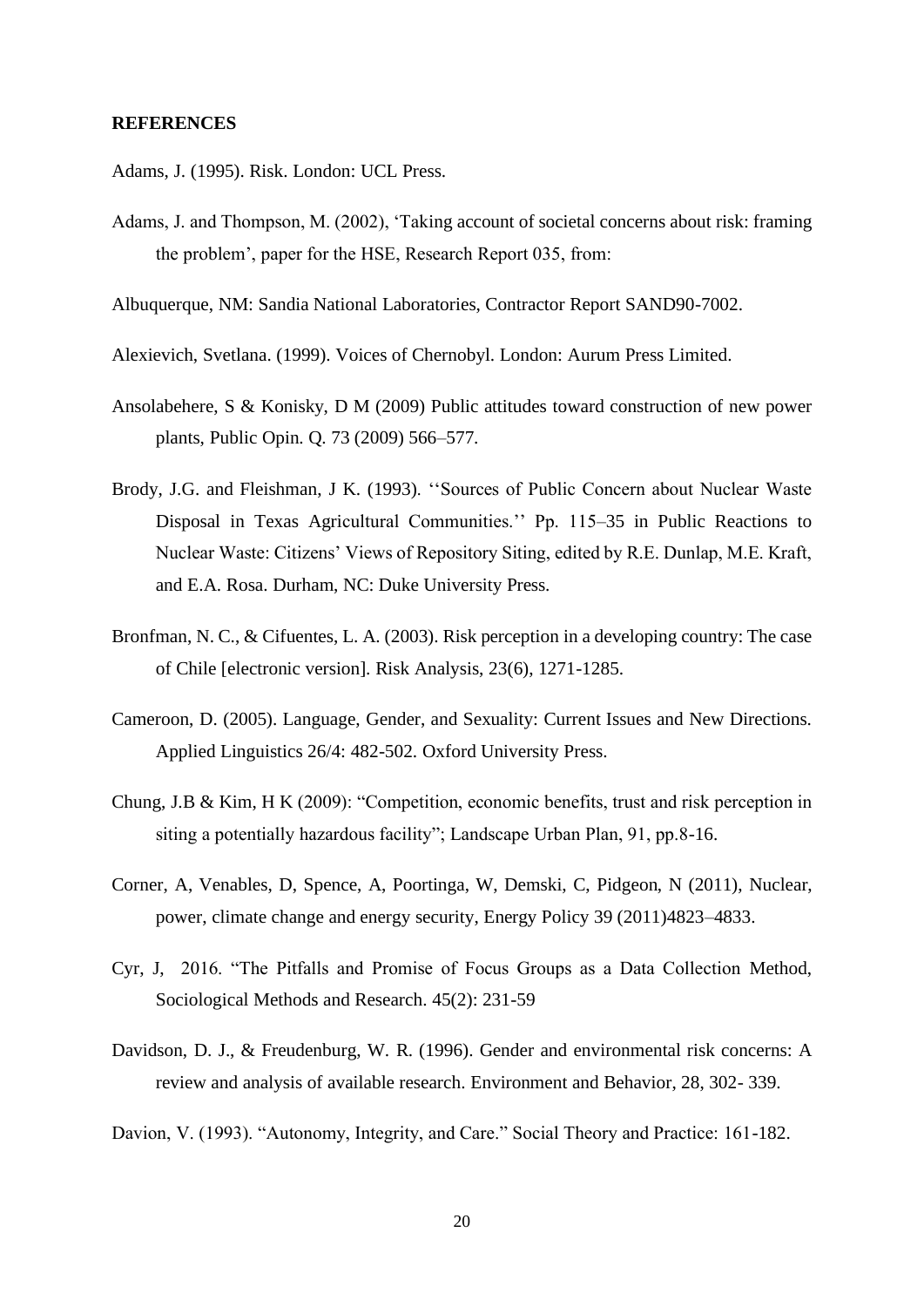- Depner, C (1981). Towards the further development of feminist psychology. Paper presented at the mid-winter conference of the Association for Women in Psychology, Boston
- Fine, M.; Gordon, S. M. (1989), Feminist transformations of/despite psychology, In Mary Crawford & Margret Gentry (Eds), Gender and Thought: psychological Perspectives, pp. 146-174, New York: Springer-Verlag
- Fothergill, A. (1996). ''Gender, Risk, and Disaster.'' International Journal of Mass Emergencies and Disasters 14:33–50.
- Gilligan, C, (1977), "In a Different Voice: Women's Conceptions of Self and Morality," Harvard Educational Review, Vol. 47, 1977
- Henwood, K. and Pidgeon, N., (2015). Gender, ethical voices and UK nuclear energy policy in the post Fukushima era. In: B. Tahbi and S. Roeser, Sabine, eds. The Ethics of Nuclear Energy. Cambridge: Cambridge University Press. pp. 67-84.

## NPCIL (n.d), [http://www.npcil.nic.in/WriteReadData/userfiles/file/NPCIL\\_Annual\\_Report\\_Eng\\_201](http://www.npcil.nic.in/WriteReadData/userfiles/file/NPCIL_Annual_Report_Eng_2016_17_05dec2017.pdf) [6\\_17\\_05dec2017.pdf.](http://www.npcil.nic.in/WriteReadData/userfiles/file/NPCIL_Annual_Report_Eng_2016_17_05dec2017.pdf) Accessed on 03/12/2018.

#### NPCIL (n.d),

[http://www.npcil.nic.in/WriteReadData/userfiles/file/NPCIL\\_Annual\\_Report\\_Eng\\_201](http://www.npcil.nic.in/WriteReadData/userfiles/file/NPCIL_Annual_Report_Eng_2016_17_05dec2017.pdf) [6\\_17\\_05dec2017.pdf.](http://www.npcil.nic.in/WriteReadData/userfiles/file/NPCIL_Annual_Report_Eng_2016_17_05dec2017.pdf) Accessed on 01/07/2018.

- Hunt, P (2012). The Future of Nuclear Energy in the UK: Report of the Birmingham Policy Commission. Birmingham: University of Birmingham.
- Jäckle, S & Bauschke, R (2011), Comparing socialization, cultural, and individual level effects on attitudes towards nuclear energy, Politics Cult. Soc. 2 (4) (2011)341–366.
- Jayapalan, A, Wong, L P, Mohammadi, N A (2018), A qualitative study to explore understanding and perception of sexual abuse among undergraduate students of different ethnicities, Women's Studies. International Forum 69, 26–32.
- Jenkins-Smith, H.C., Espey, J.L, Rouse, A.A. & Molund, D H., (1991). Perceptions of Risk in the Management of Nuclear Wastes: Mapping Elite and Mass Beliefs and Attitudes.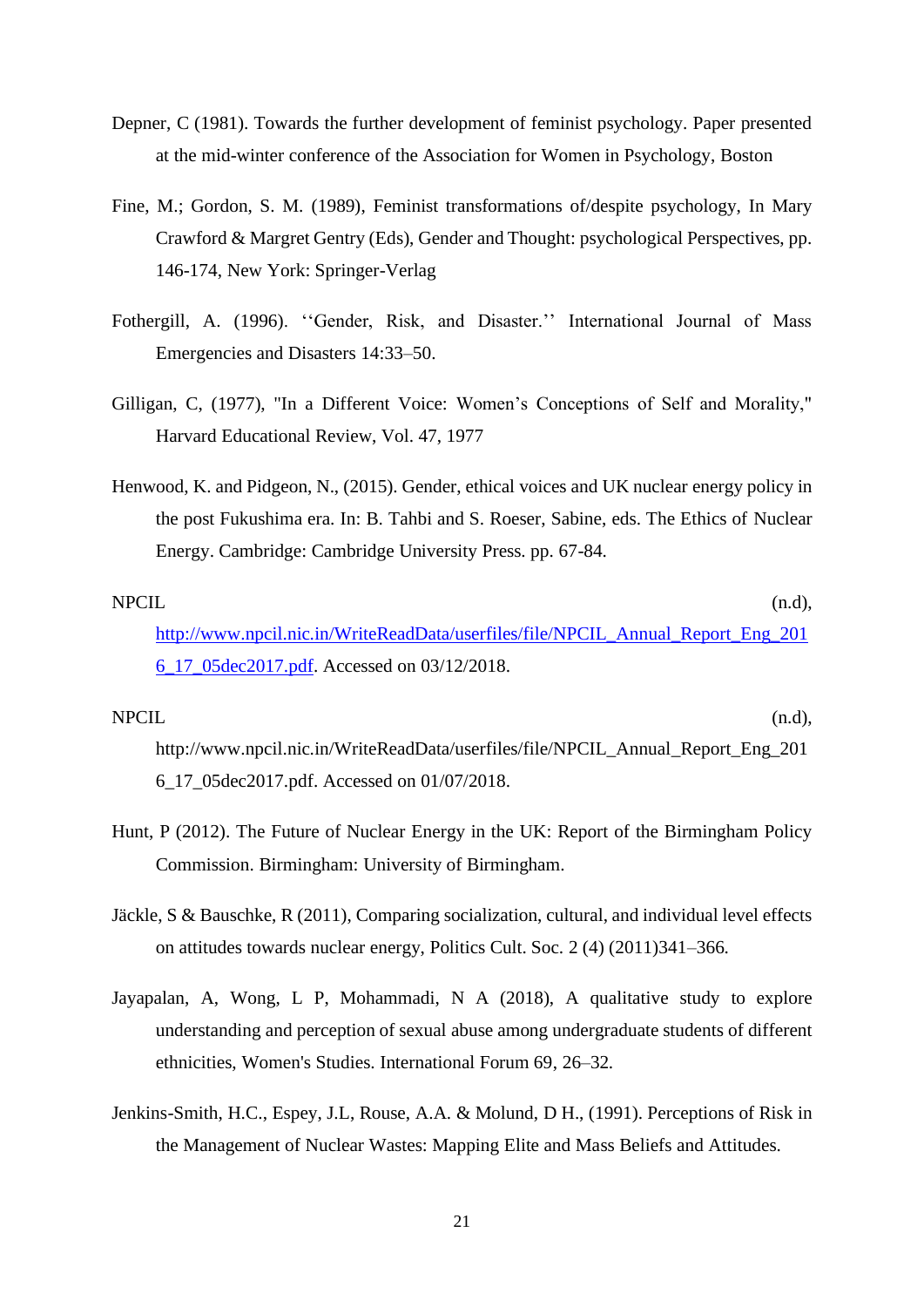- Keller, C., Visschers, V., & Siegrist, M. (2012). Affective imagery and acceptance of replacing nuclear power plants. Risk Analysis, 32, 464-77
- Keller, J. (1995). "Autonomy, Relationality, and Feminist Ethics." Hypatia: 128-133.
- Kenar, I., (2013). Nuclear energy reality in Turkey and the attitude of the science teachers towards the issue. Anthropologist, 16(1-2), pp. 153-165.
- Khan, A., (2017). Anti-Nuclear Protests in India. Asia Dialogue. [https://theasiadialogue.com/2017/07/05/anti-nuclear-protests-in-india/.](https://theasiadialogue.com/2017/07/05/anti-nuclear-protests-in-india/) Accessed 10 March 1019)
- Lobo, L. & Kumar, S. (2009) Land acquisition, displacement and resettlement in Gujarat: 1947-2004. New Delhi, India; Thousand Oaks, Calif.: Sage Publications India ; SAGE. [online]. Available from: http://public.eblib.com/choice/publicfullrecord.aspx?p=420838 (Accessed 2 February 2019).
- Longstreth, M., Turner, J., Topliff, M., and Iams, D., (1989). ''Support for soft and hard path. American energy policies: does gender play a role?'', Women's Studies International Forum, Vol. 12, No. 2, pp. 213-226.
- Lyons, N. Two perspectives on self, relationship and morality. Harvard Educational Review, 1983, 53, 125-145.
- MacGregor, D., Slovic, P., Mason, R. G., Detweiler, J., Binney, S. E., & Dodd, B. (1994). Perceived risks of radioactive waste transport through Oregon: Results of a statewide survey. Risk Analysis, 14(1), 5-14.
- Maldonado, M, Elizabeth, V, Torres, T, Mariela, L & de Sáez, Mª Josefa, N (2013). Focus Group discussion as tool to study gender relations in urban community members, [file:///C:/Users/gmini/Downloads/159081-609671-1-PB.pdf.](file:///C:/Users/gmini/Downloads/159081-609671-1-PB.pdf) Accessed on 19/08/2018.
- Mobley, C., & Kilbourne, W. (2013). Gender differences in pro-environmental intentions: A cross-national perspective on the influence of self-enhancement values and views on technology. Sociological Inquiry, 83, 310-32.
- Morgan, David L. (1996). Focus groups. Annual Review of Sociology, Vol 22, pp129-152.)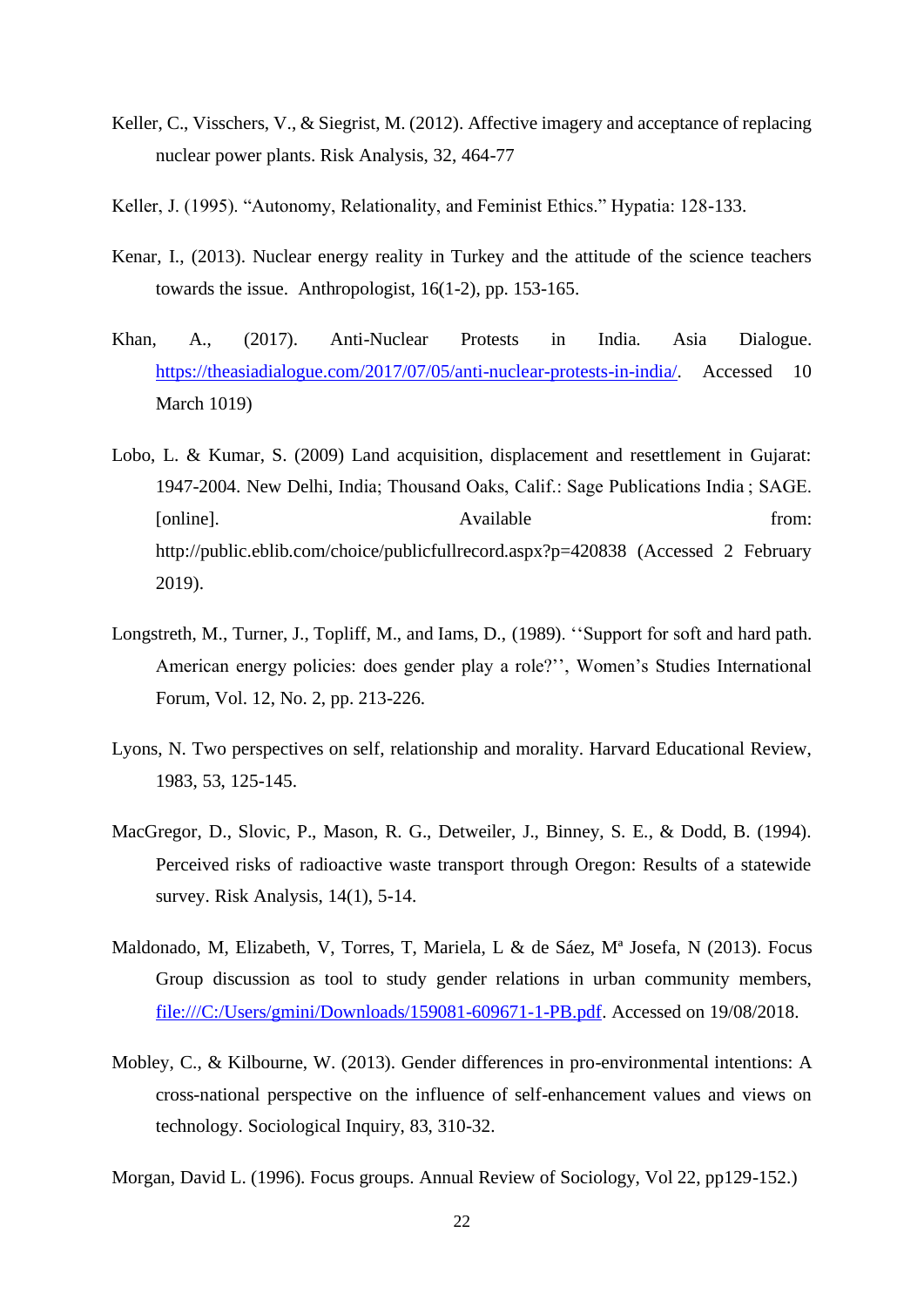- Morioka, R (2015), Gender Difference in Risk Perception following the Fukushima Nuclear Plant Disaster, Fukushima Global Communication Programme Working Paper Series Number 12.
- Noddings, N. (1995). "Caring: A Feminine Approach to Ethics and Moral Education." Rpt. in Justice and Care, Ed. Virginia Held. Boulder, CO: Westview: 7-30.
- Palmer, C. (2003). Risk perception: Another look at the 'white male' effect. Health, risk & society, 5(1), 71-83.
- Panagariya, A. & Govinda Rao, M. (eds.) (2015) The making of miracles in Indian states: Andhra Pradesh, Bihar, and Gujarat. Studies in Indian economic policies. Oxford ; New York: Oxford University Press.
- Pandey, K, Niazi, S, Rathore, P S, Kumar, R & Goswami, B (2018), The rise of the rurals, [https://www.downtoearth.org.in/coverage/governance/the-rise-of-the-rurals-59569.](https://www.downtoearth.org.in/coverage/governance/the-rise-of-the-rurals-59569) Accessed on 27/12/2018.
- Park, S. H, W.J Jung, T. H Kim, S Y.T Lee (2016): "Can renewable energy replace nuclear power in Korea? An economic valuation analysis". Nucl. Eng. Technol., 48, pp 559-571.
- Pioro, I and Duffey, R (2015): "Nuclear Power as a Basis for Future Electricity Generation"; ASME Journal of Nuclear Engineering and Radiation Science 1(1), 011001
- Pratt, M. W., Golding, G., Hunter, W., & Sampson, R. (1988). Sex differences in adult moral orientations. Journal of Personality, 56, 373-391
- Rogner, H. H (2013): "World Outlook for nuclear power", Energy Strategy Rev., 1, pp. 291- 295
- Roh, S and Lee, J W (2017): "Differentiated influences of risk perceptions on nuclear power acceptance according to acceptance targets: Evidence from Korea"; Nuclear Engineering and Technology, 49 (5), pp.1090 -1094.
- Satterfield TA., Mertz, C.K. and Slovic, P. (2004) Discrimination, vulnerability and justice in the face of risk. Risk Analysis, 24,115-12